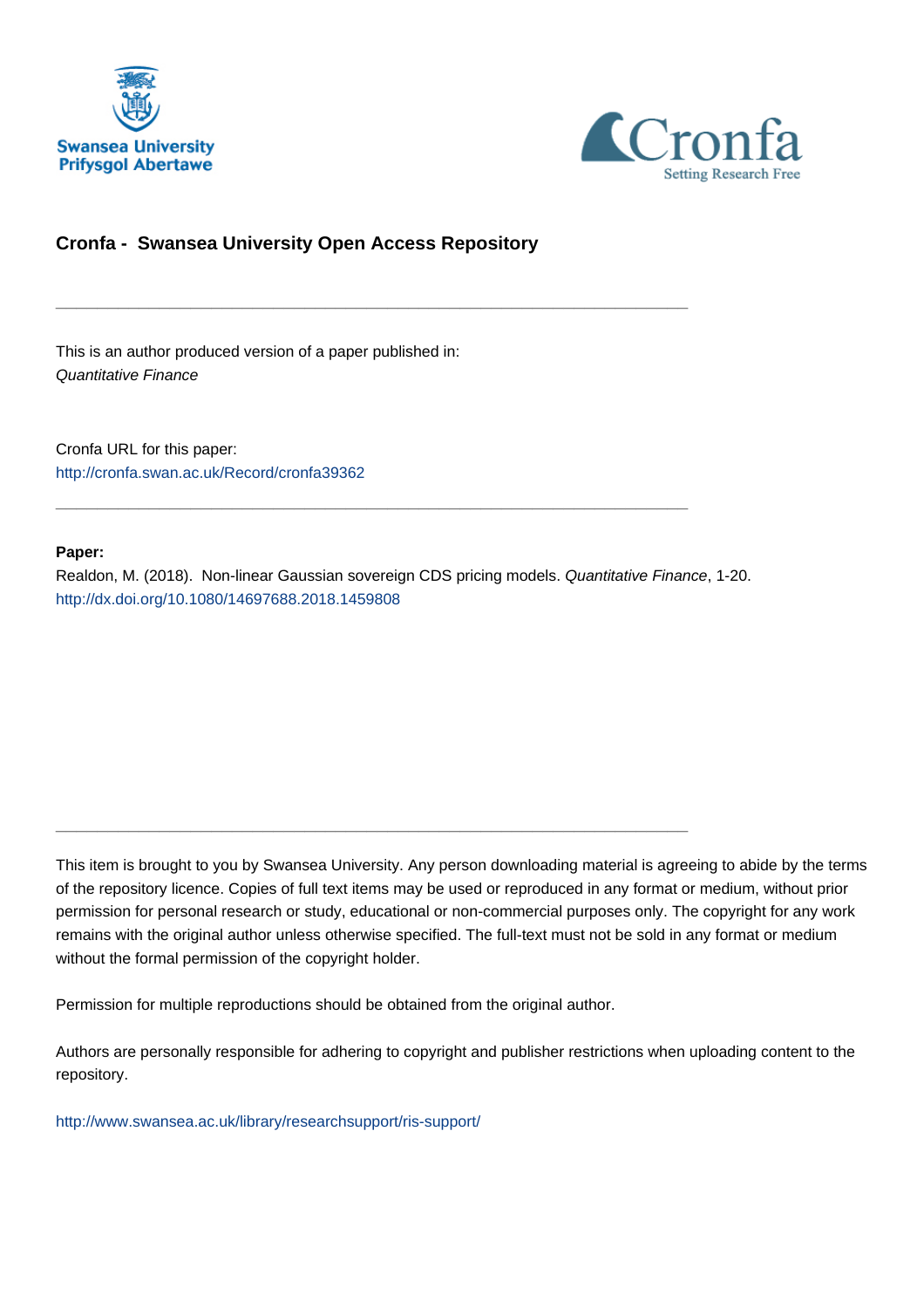# NON-LINEAR GAUSSIAN SOVEREIGN CDS PRICING MODELS

Dr Marco Realdon Swansea School of Management Swansea University Bay Campus, Fabian Way, SA1 8EN, UK Swansea tel:  $+0044/(0)1792/295744$ marco.realdon@gmail.com

9/10/2017

#### Abstract

Prior literature indicates that quadratic models and the Black-Karasinki model are very promising for CDS pricing. This paper extends these models and the Black (1995) model for pricing sovereign CDS's. For all ten sovereigns in the sample quadratic models best fit CDS spreads insample, and a four factor quadratic model can account for the joint effects on CDS spreads of default risk, default loss risk and liquidity risk with no restriction to factors correlation. Liquidity risk appears to affect sovereign CDS spreads. However quadratic models tend to over-fit some CDS maturities at the expense of other maturities, while the BK model is particularly immune from this tendency. The Black model seems preferable because its out-of-sample performance in the time series dimension is the best.

Key words: sovereign CDS pricing, discrete time quadratic model, Black model, Black-Karasinski model, method of lines, Extended Kalman Filter.

JEL classification: G12; G13.

## 1 Introduction

As the CDS market has grown, a number of reduced form CDS pricing models have been proposed and tested. These models have been extended to multiple factors driving default intensities, to jumps in default intensities, to stochastic recovery rates after default and also to stochastic liquidity risk of CDS contracts. All the while default and liquidity intensities have been modelled mainly through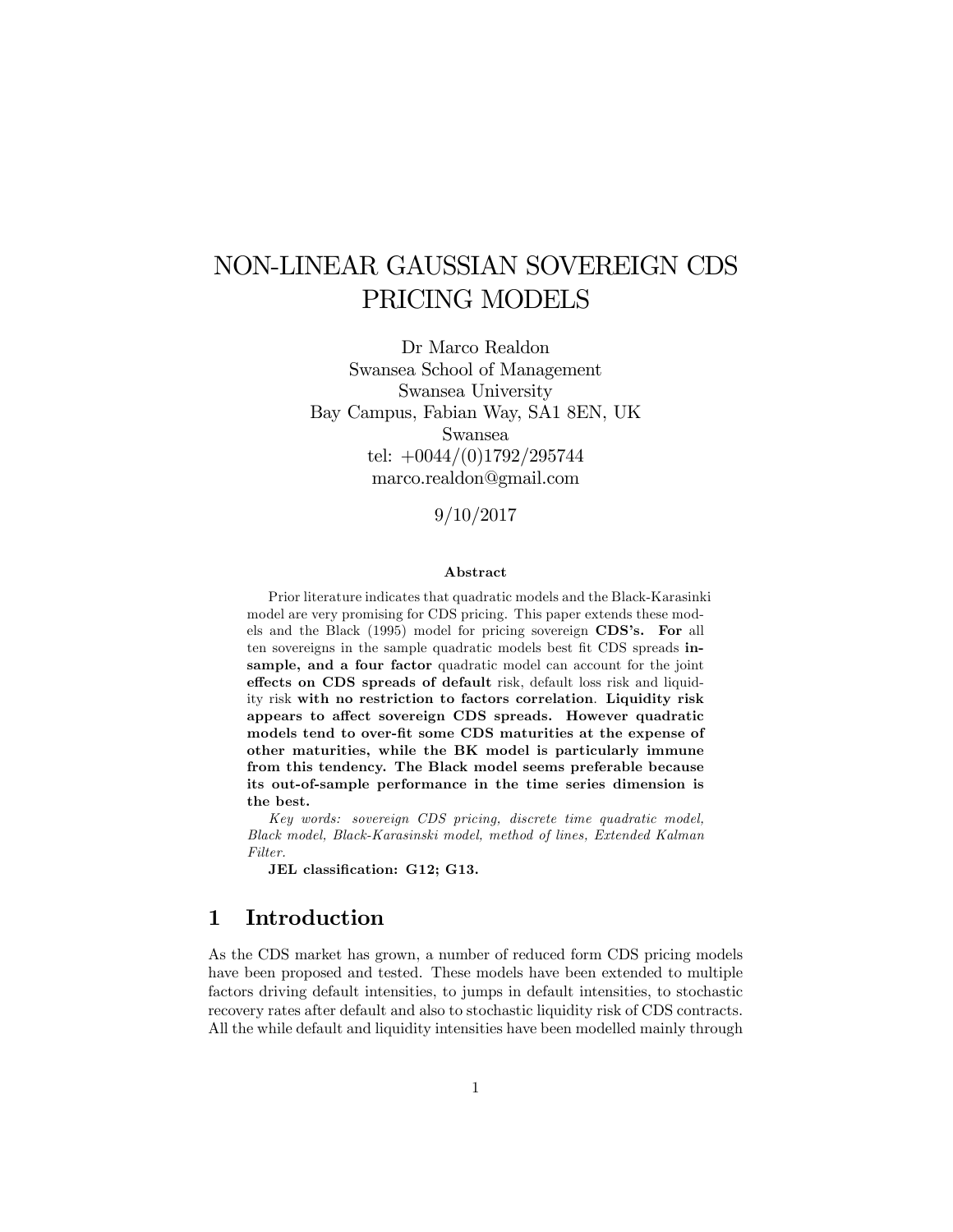Feller processes, which are tractable, but also through quadratic Gaussian models and Black-Karasinski models, which seem particularly promising and a step beyond Feller processes. However past literature has focused on somewhat restrictive specifications of the quadratic and Black-Karasinski models, namely quadratic models that do not accommodate liquidity risk or single factor versions of the Black-Karasinski model with constant recovery rates.

Other potentially interesting but relatively unexplored models for CDS pricing are extensions of the Black (1995) shadow rate model, with its ability to rule out negative default intensities in the same way as it rules out negative interest rates. The Black model has gained acceptance among interest rate term structure models, but not yet among credit risk pricing models. Then the value of extensions of the Black model for credit risk pricing seems an obvious question to address.

Not only quadratic, Black-Karasinki and Black models all seem promising for CDS pricing and could be further developed, but guidance is missing about their relative merits and comparative weaknesses. Therefore this paper addresses these issues by extending, testing and "racing" quadratic, Black-Karasinski and Black models for the purpose of sovereign CDS pricing. The focus on sovereign CDS's is due to the very size and economic relevance of the sovereign CDS market, and to the attention it has received by the academic literature.

All the said models have the common feature that the default intensity and the default loss are non-linear non-negative functions of Gaussian factors. For quadratic models the default intensity and default loss are respectively quadratic and exponential quadratic in the Gaussian factors. For the Black-Karasinski model the default intensity and default loss are exponential in the Gaussian factors. For the Black (1995) model the default intensity and default loss are respectively powers and exponential powers of Gaussian factors with zero lower bounds.

This "race" of models excludes Feller processes, since such processes require undesirable restrictions to the correlation between the factors driving CDS pricing, such as independent Wiener processes. For example the factors driving the default intensity and the default loss need to have no instantaneous the correlation. Another problem is that Feller processes cannot be negative, which requires some "trick" to keep Feller processes from turning negative during Kalman Filter or maximum likelihood estimation. Instead CDS pricing based on Gaussian factors does not suffer from these problems of Feller processes. Moreover Pan and Singleton (2008) concluded that a Black-Karasinski model is preferable to an affine model based on the Feller process for sovereign CDS pricing.

The empirical evidence in this study shows that "in-sample" Black-Karasinski, Black and quadratic models all fit sovereign CDS spreads quite well, with a four factor quadratic model best fitting CDS spreads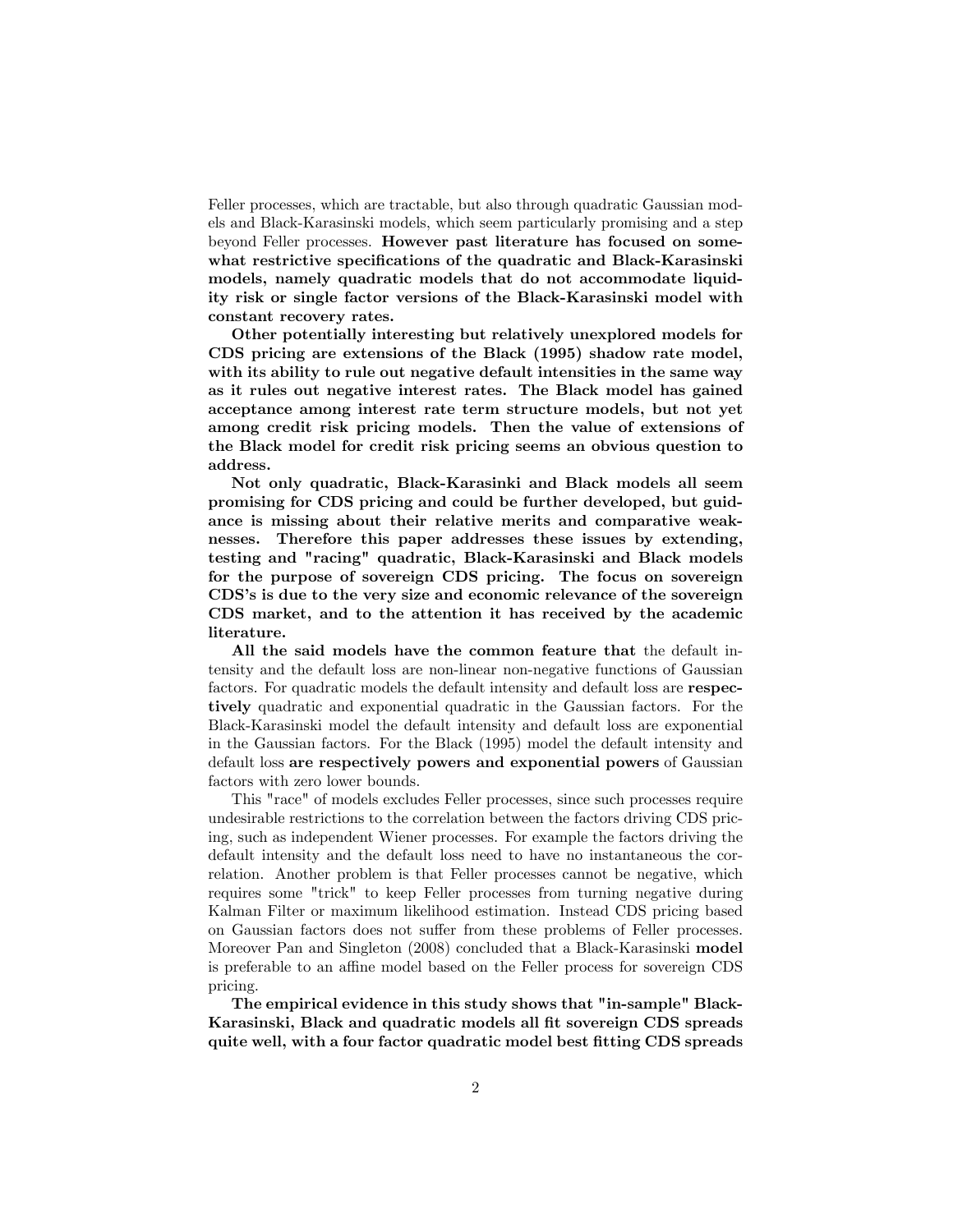for each of the ten countries in the sample. However "out-of-sample" each of these models displays distinctive strengths and weaknesses.

Quadratic models have a marked tendency to over-fit some CDS spread maturities at the expense of other maturities. This tendency is weaker for the Black model. On the contrary the main strength of the BK model is that it is largely immune from this tendency. The Black model displays the best out-of-sample performance in the time series dimension, even superior to that of a quadratic model with liquidity risk that employs more parameters than the Black model. For these reasons the Black model seems the best compromise.

The empirical evidence also shows that liquidity risk affects sovereign CDS spreads jointly with default risk and default loss risk, thus confirming previous studies that separately detected the effects of default loss risk and liquidity risk on CDS spreads. Even when all these risks are correlated, quadratic models have convenient closed form solutions for CDS valuation, while the BK and Black models require numerical solutions that become almost prohibitive when more than two of the risk factors are correlated. This computational challenge also afflicts affine models based on correlated Feller processes. However, the correlation between more than two of the risk factors does not seem of primary importance for out-of-sample model performance. Finally the non-monotonic relationship between latent factors and CDS spreads in quadratic models makes it more difficult to give an economic interpretation to factors correlation parameters and to factors drift parameters.

The paper is organised as follows. The next section reviews the most relevant literature. The next two sections present the theoretical pricing models. Another section illustrates the empirical performance of the models. The conclusions follow. The Appendixes complete the paper.

### 2 Literature

The literature on CDS pricing has grown to such an extent that it cannot be here summarised. Pan and Singleton (2008) "race" a set of one factor sovereign CDS pricing models comprising an affine model and a Black-Karasinski model. Thereafter most CDS pricing models assume that one or more Feller processes drive the credit risk and liquidity risk of CDS contracts, as in Schneider, Soegner, Veza (2010), in Zinna (2013) or in Badaoui, Cathcart and El-Jahel (2013, 2015). Zinna (2013) provides evidence of sovereign default risk premia and their considerable variation and predictability. Badaoui, Cathcart and El-Jahel (2013) show that a large fraction of sovereign CDS spreads compensate liquidity risk rather than credit risk. Badaoui, Cathcart and El-Jahel (2015) study the link between liquidity premia driving sovereign CDS spreads and the underlying sovereign bonds yield spreads.

However other CDS pricing models assume that default intensities follow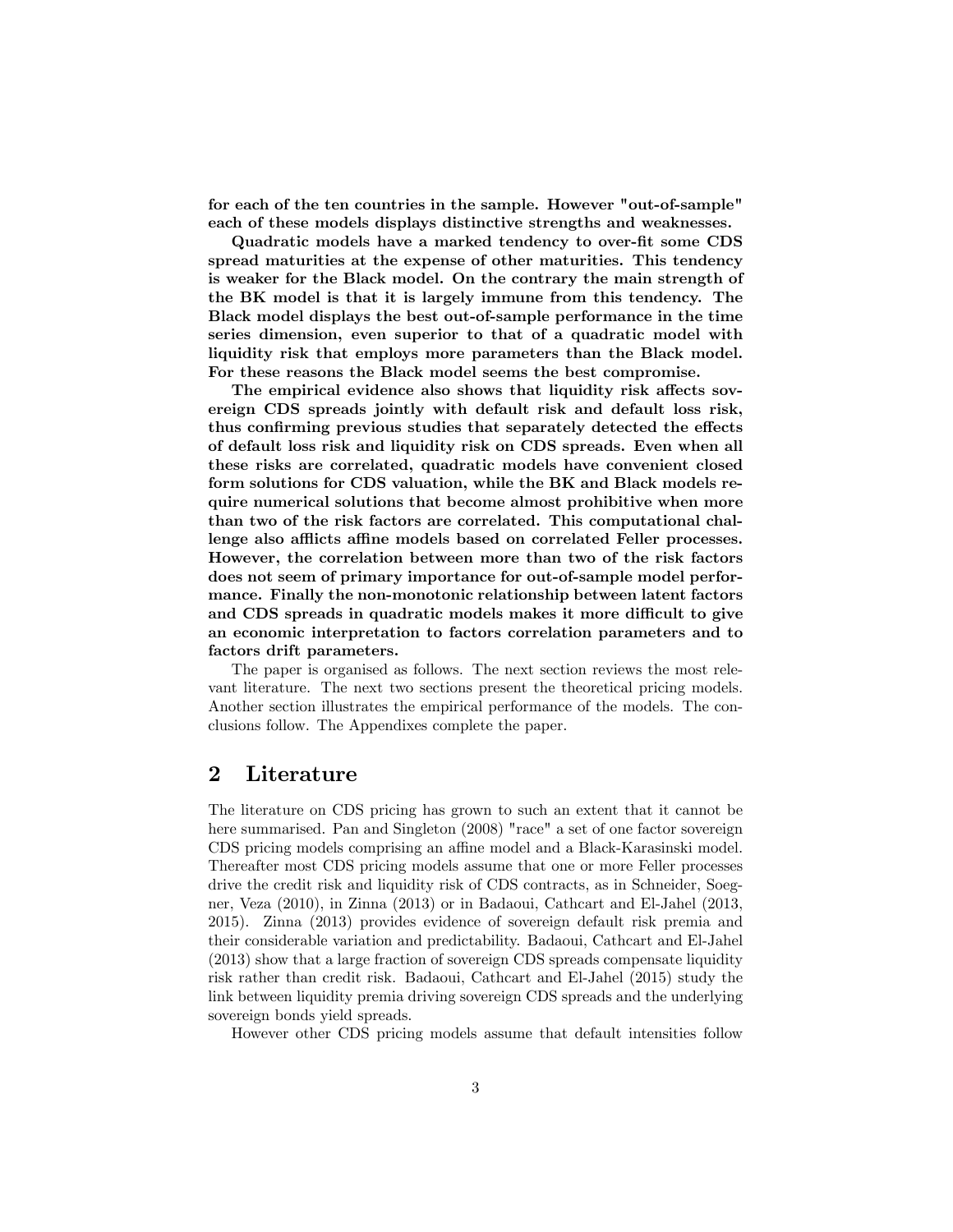quadratic Gaussian processes, as in Chen, Cheng, Fabozzi, Liu (2008), in Doshi, Ericsson, Jacobs and Turnbull (2013), in Elkamhi, Jacobs and Pan (2014), or Black-Karasinski processes as in Rubia, Sanchis-Marco, Serrano (2016). It is to this second strand of literature that this paper contributes. In particular this paper tests variants of discrete time quadratic models for CDS pricing, first proposed by Realdon (2006), later extended by Doshi (2011) who accommodated stochastic bond recovery value, and later applied also by Elkamhi, Jacobs and Pan (2014) for corporate CDS pricing. Also Doshi, Ericsson, Jacobs and Turnbull (2013) use a somewhat similar discrete time quadratic model for pricing corporate CDSís with Örm leverage and stock volatility as driving factors.

A feature of this paper is to compute the Black and Black-Karasinski CDS pricing models through the vertical method of lines (MOL). MOL is based on exponential time integration, according to which partial differential equations are only discretised in space, but not in time. Vertical MOL was proposed in finance by Khaliq, Voss and Yousuf (2007) to value exotic options with L-stable Pade' schemes. Vertical MOL proves particularly suitable for pricing problems involving default intensities. Apart from the finite difference approach of Pan and Singleton (2008), other recent papers employ radial basis functions (RBF) to solve partial differential equations for CDS pricing. Guarin, Liu and Ng  $(2011)$ use RBF to price CDS's with two stochastic factors driving default intensities. Guarin, Liu and Ng  $(2014)$  use RBF to price CDS's and even to solve multidimensional Fokker-Planck equations of a new non-linear filter for the latent factors. RBF are promising, but unreported computations with MOL proved faster than with RBF, therefore the present paper uses vertical MOL rather than RBF to solve partial differential equations and compute CDS spreads according to the Black and Black-Karasinski models.

In recent years Badaoui, Cathcart and El-Jahel (2013, 2015) among others proposed affine models based on Feller processes that account for liquidity risk and show that liquidity risk does affect sovereign CDS spreads. The common feature of CDS pricing models that have incorporated liquidity risk is that liquidity risk affects the values of the two legs of the CDS in an asymmetric way, meaning that liquidity risk alters the ratio between the value of the protection leg and the value of the fee leg of the CDS. According to Lovreta (2016) CDS spreads increase in periods of strong demand for default protection against limited supply of default protection, as protection sellers charge higher CDS spreads because it becomes more difficult to offset the taken position. Thus higher CDS spreads reflect liquidity risk premia due to limited supply from protection sellers. Also Rubia, Sanchis-Marco and Serrano (2016), who study the pricing errors of a Black-Karasinski CDS pricing model that only takes default risk into account, attribute much of the pricing errors to liquidity risk factors. The present paper too studies CDS liquidity risk, but in the context of quadratic models.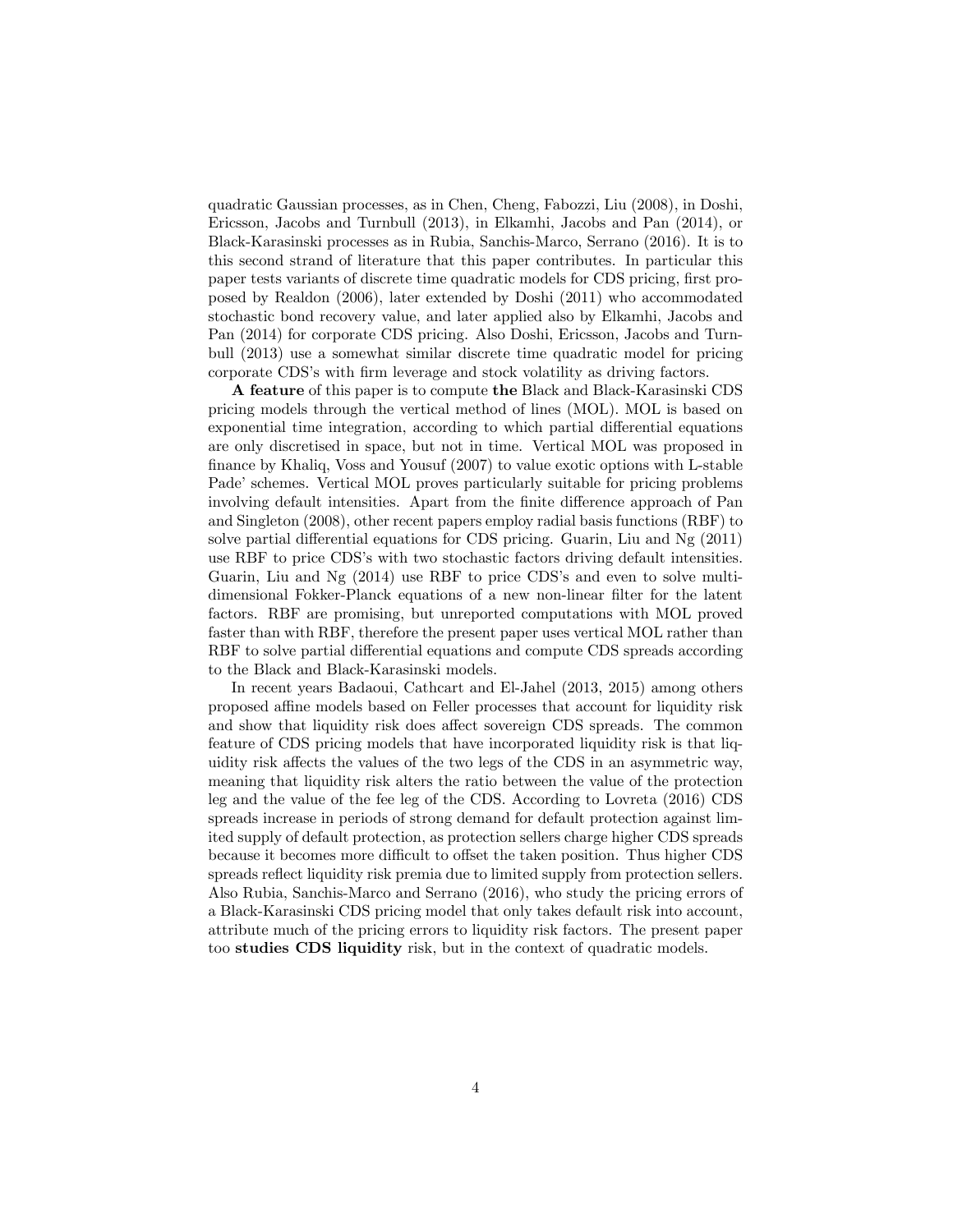## 3 The Black-Karasinski (BK) and the Black Models for CDS pricing

This section presents the extended versions of the Black-Karasinksi model and of the Black (1995) model to be tested later on CDS spreads. At time  $t$  the sovereign default intensity is  $\lambda_t^{\mathbb{Q}}$  under the risk-neutral measure  $\mathbb{Q}$ . The expected value of the recovery value at time  $t$  of the bond defaulted at the same time  $t$  is  $R_t^{\mathbb{Q}}$  still under the risk-neutral measure  $\mathbb{Q}$ .  $R_t^{\mathbb{Q}}$  is a kind of average of possible recovery values at time  $t$  of the bond just after default at time  $t$ , where the said average is taken under the measure Q.  $R_t^{\mathbb{Q}}$  is time varying.  $R_t^{\mathbb{Q}}$  would be lower than average historical recovery rates under the real measure, however sovereign defaults are such rare events that historical recovery rates may be of little guidance. The bond actual recovery value is the market price of the bond immediately after default divided by the face value of the bond. The sovereign default event may be debt maturity acceleration, failure to pay, debt restructuring or debt repudiation. In the Black model to be tested,  $\lambda_t^{\mathbb{Q}}$  is a function of the time t value of the two latent factors  $x_{1,t}$  and  $x_{2,t}$  so that

$$
\lambda_t^{\mathbb{Q}} = \max(x_{1,t}, 0)^{q_1} + \max(x_{2,t}, 0)^{q_2}.
$$
 (1)

 $q_1$  and  $q_2$  are parameters to be estimated. The Black (1995) model for pricing default-free bonds assumes  $r_t = \max(x_{1,t}, 0)$ , where  $r_t$  is the instantaneous short interest rate at time  $t$ , hence the similarity with the model studied here. We assume that

$$
R_t^{\mathbb{Q}} = 1 - e^{-\max(x_{3,t}, 0)^2}
$$

where  $x_{3,t}$  is a third factor independent of  $x_{1,t}$  and  $x_{2,t}$ . This specification for  $R_t^{\mathbb{Q}}$  will later fit CDS spreads well. In what follows we refer to the amount  $1 - R_t^{\mathbb{Q}}$  as to the "default loss". Given a filtered probability space with the usual properties, we assume

$$
dx_{1,t} = (p \cdot x_{2,t} + \kappa_1 \cdot (\theta_1 - x_{1,t})) \cdot dt + \sigma_1 \cdot dw_{1,t}^{\mathbb{Q}}
$$
  
\n
$$
dx_{2,t} = \kappa_2 \cdot (\theta_2 - x_{2,t}) \cdot dt + \sigma_2 \cdot dw_{2,t}^{\mathbb{Q}}
$$
  
\n
$$
dx_{3,t} = \kappa_3 \cdot (\theta_3 - x_{3,t}) \cdot dt + \sigma_3 \cdot dw_{3,t}^{\mathbb{Q}}.
$$

 $dx_{i,t}$  for  $i = 1, 2, 3$  is the stochastic differential of the factor  $x_i$  and  $dw_{i,t}^{\mathbb{Q}}$  the stochastic differential of a Wiener process in the risk-neutral measure  $\mathbb Q$  over the infinitesimal time interval  $[t, t + dt]$ ;  $\kappa_i, \sigma_i, \theta_i$  and p are all constant parameters. We assume that

$$
dw_{1,t}^\mathbb{Q}dw_{2,t}^\mathbb{Q}=dt\cdot\rho_{12},\ \ dw_{1,t}^\mathbb{Q}dw_{3,t}^\mathbb{Q}=dw_{2,t}^\mathbb{Q}dw_{3,t}^\mathbb{Q}=0.
$$

Therefore the Wiener processes are not correlated except for  $dw_{1,t}^{\mathbb{Q}}dw_{2,t}^{\mathbb{Q}} = \rho_{12} \cdot dt$ , while  $\rho_{12}, \kappa_1, \sigma_1, \theta_1, \kappa_2, \sigma_2, \theta_2, \kappa_3, \sigma_3, \theta_3, p$  are all parameters. p links the drift of  $x_{1,t}$  to  $x_{2,t}$ . Therefore even when  $\rho = 0$ ,  $x_1$  and  $x_2$  are not unconditionally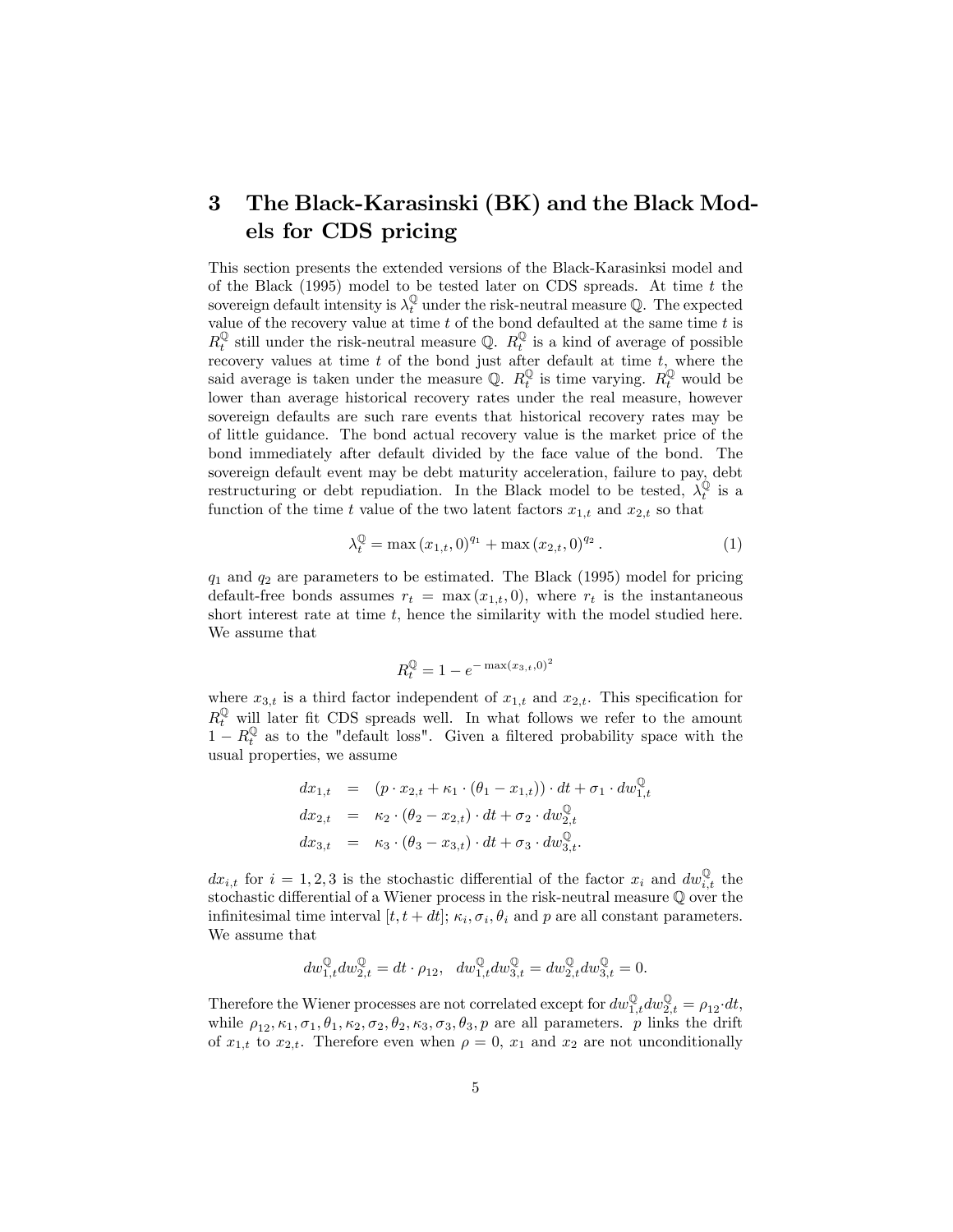independent. All parameters are identifiable in estimation. Equation 1 implies that  $\lambda_t^{\mathbb{Q}}$  cannot turn negative and CDS rates for maturities longer than the instantaneous maturity are guaranteed to be positive, even when  $x_{1,t}$  and  $x_{2,t}$ are both negative. This paper also tests an extension of the Black-Karasinski model whereby, all other things as in the Black model,

$$
\lambda_t^{\mathbb{Q}} = \exp(x_{1,t}) + \exp(x_{2,t})
$$
  

$$
R_t^{\mathbb{Q}} = 1 - e^{-\exp(x_{3,t})}.
$$

#### 3.1 Processes in the real measure

We also assume that in the physical probability measure

$$
dx_{1,t} = (p^* \cdot x_{2,t} + \kappa_1^* \cdot (\theta_1^* - x_{1,t})) \cdot dt + \sigma_1 \cdot dw_{1,t}^*
$$
  
\n
$$
dx_{2,t} = \kappa_2^* \cdot (\theta_2^* - x_{2,t}) \cdot dt + \sigma_2 \cdot dw_{2,t}^*
$$
  
\n
$$
dx_{3,t} = \kappa_3^* \cdot (\theta_3^* - x_{3,t}) \cdot dt + \sigma_3 \cdot dw_{3,t}^*
$$
  
\n
$$
dw_{1,t}^* \cdot dw_{2,t}^* = \rho_{12} \cdot dt, \quad dw_{1,t}^* \cdot dw_{3,t}^* = dw_{2,t}^* \cdot dw_{3,t}^* = 0.
$$

 $dw_{1,t}^*, dw_{2,t}^*, dw_{3,t}^*$  are differentials of Wiener processes in the physical probability measure. The superscript "\*" indicates parameters and variables under the real probability measure. Let  $t = 1, 2, ..., M$ , denote the set of M dates on which we observe CDS spreads.  $x_{1,t}, x_{2,t}, x_{3,t}$  denote the values of the three latent factors on day t.  $\Delta$  is the time between consecutive observations and is approximately equal to one divided by the number trading days in one year. Therefore  $\Delta = \frac{1}{260}$ since we observe about 260 daily prices per year in the data. Then, with little loss in accuracy, in the empirical tests we approximate the above stochastic differential equations using the Euler discretisation, so that the approximate physical conditional transition density of  $\mathbf{x}_{t\cdot\Delta} = (x_{1,t\cdot\Delta}, x_{2,t\cdot\Delta}, x_{3,t\cdot\Delta})'$  given  $\mathbf{x}_{(t-1)\cdot\Delta} = (x_{1,(t-1)\cdot\Delta}, x_{2,(t-1)\cdot\Delta}, x_{3,(t-1)\cdot\Delta})'$ , which we denote as  $l(\mathbf{x}_t | \mathbf{x}_{t-1}),$ is

$$
l(\mathbf{x}_{t} | \mathbf{x}_{t-1}) \sim N(\boldsymbol{\eta} + (\mathbf{I}_{3} - \boldsymbol{\phi}) \mathbf{x}_{t-1}, \boldsymbol{\Sigma} \mathbf{\Sigma}') \qquad (2)
$$
  
\n
$$
\boldsymbol{\phi} = \begin{pmatrix} \kappa_{1}^{*} & -p^{*} & 0 \\ 0 & \kappa_{2}^{*} & 0 \\ 0 & 0 & \kappa_{3}^{*} \end{pmatrix} \cdot \Delta, \boldsymbol{\eta} = \begin{pmatrix} \theta_{1}^{*} \cdot \kappa_{1}^{*} \\ \theta_{2}^{*} \cdot \kappa_{2}^{*} \\ \theta_{3}^{*} \cdot \kappa_{3}^{*} \end{pmatrix} \cdot \Delta,
$$
  
\n
$$
\boldsymbol{\Sigma} = \begin{pmatrix} \sigma_{1} & 0 & 0 \\ \rho_{12} \cdot \sigma_{2} & \sqrt{1 - \rho_{12}^{2}} \cdot \sigma_{2} & 0 \\ \rho_{13} \cdot \sigma_{3} & \frac{\rho_{32} - \rho_{12} \cdot \rho_{13}}{\sqrt{1 - \rho_{12}^{2}}} \cdot \sigma_{3} & \sqrt{1 - \rho_{13}^{2} - \frac{(\rho_{32} - \rho_{12} \cdot \rho_{13})^{2}}{1 - \rho_{12}^{2}}} \cdot \sigma_{3} \end{pmatrix} \sqrt{\Delta}
$$

with  $\rho_{13} = \rho_{32} = 0$ .  $N(\boldsymbol{\eta} + (\mathbf{I}_3 - \boldsymbol{\phi})\mathbf{x}_{t-1}, \boldsymbol{\Sigma}\boldsymbol{\Sigma}')$  is the multivariate normal density with mean  $\eta + (\mathbf{I}_3 - \phi) \mathbf{x}_{t-1}$  and covariance  $\Sigma \Sigma'$ .  $\mathbf{I}_3$  is the  $3 \times 3$  identity matrix.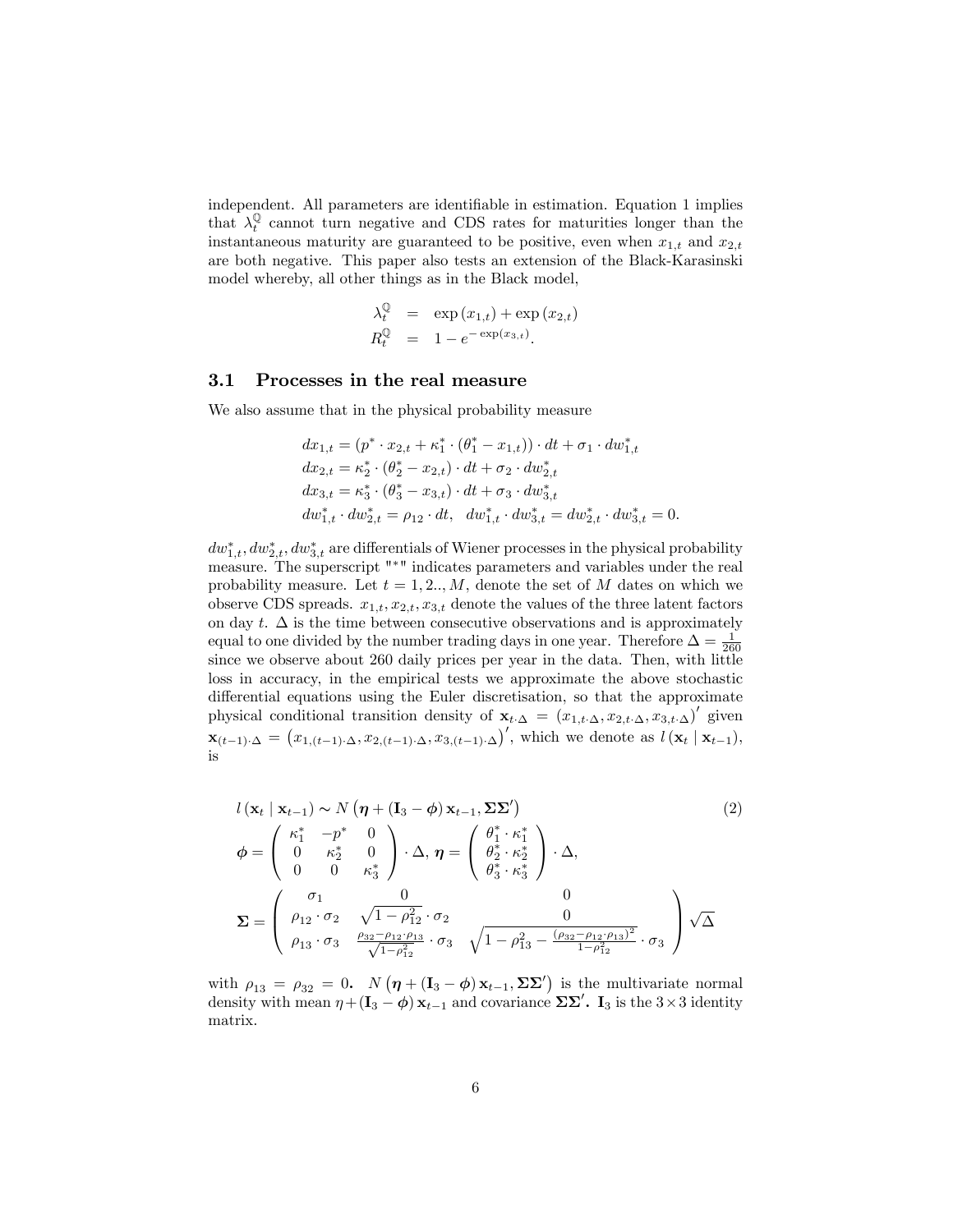#### 3.2 The pricing equation

The Black and BK models are solved through the vertical method of lines presented in Khaliq, Voss and Yousuf (2007) and Realdon (2016). An Appendix describes the MOL scheme, which unreported simulations showed to be preferable to the implicit finite difference method and to be quicker then radial basis functions in order to price CDS's.

Let D denote the value at time t of a claim that pays  $1 - R_T^{\mathbb{Q}}$  at time T provided the underlying bond does not default before T and that pays nothing otherwise.  $V$  denotes the value at time  $t$  of a defaultable discount bond with maturity at time  $T$ , no recovery in case of default and face value 1.  $Z = \exp(-r \cdot (T - t))$  is the time time t value of a default-free bond with maturity  $T$  and face value 1.  $r$  is the instantaneous default-free interest rate, assumed constant over time. This simplifying assumption entails hardly any loss in CDS pricing accuracy and does not affect our conclusions about the relative performance of the CDS models in the "race". Absent arbitrage and dropping unnecessary time subscripts, from the above assumptions we obtain the pricing equation

$$
D = Z \cdot V \cdot U
$$
\n
$$
\frac{\partial V}{\partial \tau} = \frac{\partial^2 V}{\partial x_1^2} \frac{1}{2} \sigma_1^2 + \frac{\partial^2 V}{\partial x_1 \partial x_2} \rho_{12} \sigma_1 \sigma_2 + \frac{\partial^2 V}{\partial x_2^2} \frac{1}{2} \sigma_2^2 + \frac{\partial V}{\partial x_1} (\rho x_2 + \kappa_1 (\theta_1 - x_1)) + \frac{\partial V}{\partial x_2} \kappa_2 (\theta_2 - x_2) - V \cdot \lambda_t^{\mathbb{Q}} = 0
$$
\n
$$
(4)
$$
\n
$$
\lim_{x_1 \to -\infty} \frac{\partial^2 V}{\partial x_1^2} \to 0, \quad \lim_{x_1 \to \infty} \frac{\partial^2 V}{\partial x_1^2} \to 0, \quad \lim_{x_2 \to -\infty} \frac{\partial^2 V}{\partial x_2^2} \to 0, \quad \lim_{x_2 \to \infty} \frac{\partial^2 V}{\partial x_2^2} \to 0, \quad V(\tau = 0) = 1
$$
\n
$$
(5)
$$

$$
\frac{\partial U}{\partial \tau} = \frac{\partial^2 U}{\partial x_3^2} \frac{1}{2} \sigma_3^2 + \frac{\partial U}{\partial x_3} \kappa_3 (\theta_3 - x_3) = 0 \tag{6}
$$

$$
\lim_{x_3 \to -\infty} \frac{\partial^2 U}{\partial x_3^2} \to 0, \quad \lim_{x_3 \to \infty} \frac{\partial^2 U}{\partial x_3^2} \to 0, \ U(\tau = 0) = 1 - R_T^{\mathbb{Q}}.
$$
 (7)

 $\tau = T - t$ , V is a function of  $x_1$ ,  $x_2$  and  $\tau$ . U is a function of  $x_3$  and  $\tau$ .  $V(\tau=0) = 1, \quad U(\tau=0) = 1 - R_T^{\mathbb{Q}}$  are the values of V and U when  $\tau=0$ , i.e. when  $t = T$ . V tends to be linear in the factors  $x_1, x_2$  as these factors tend to plus infinity, in which case  $V$  tends to 0, or as the factors tend to minus infinity, in which case  $V$  tends to 1. Similarly  $U$  tends to be linear in the factor  $x_3$  as this factor tends to plus infinity, in which case U tends to 0, or as  $x_3$ tends to minus infinity, in which case  $U$  tends to 1. The assumption that  $x_3$  is independent of  $x_1$  and  $x_2$  is needed to greatly simplify the numerical solution for D, and it is a restriction of the Black and BK models that is not needed by the quadratic models presented below. In the empirical part the partial differential equations for  $V$  and  $U$  are each solved through the vertical method of lines (MOL) illustrated in the Appendix.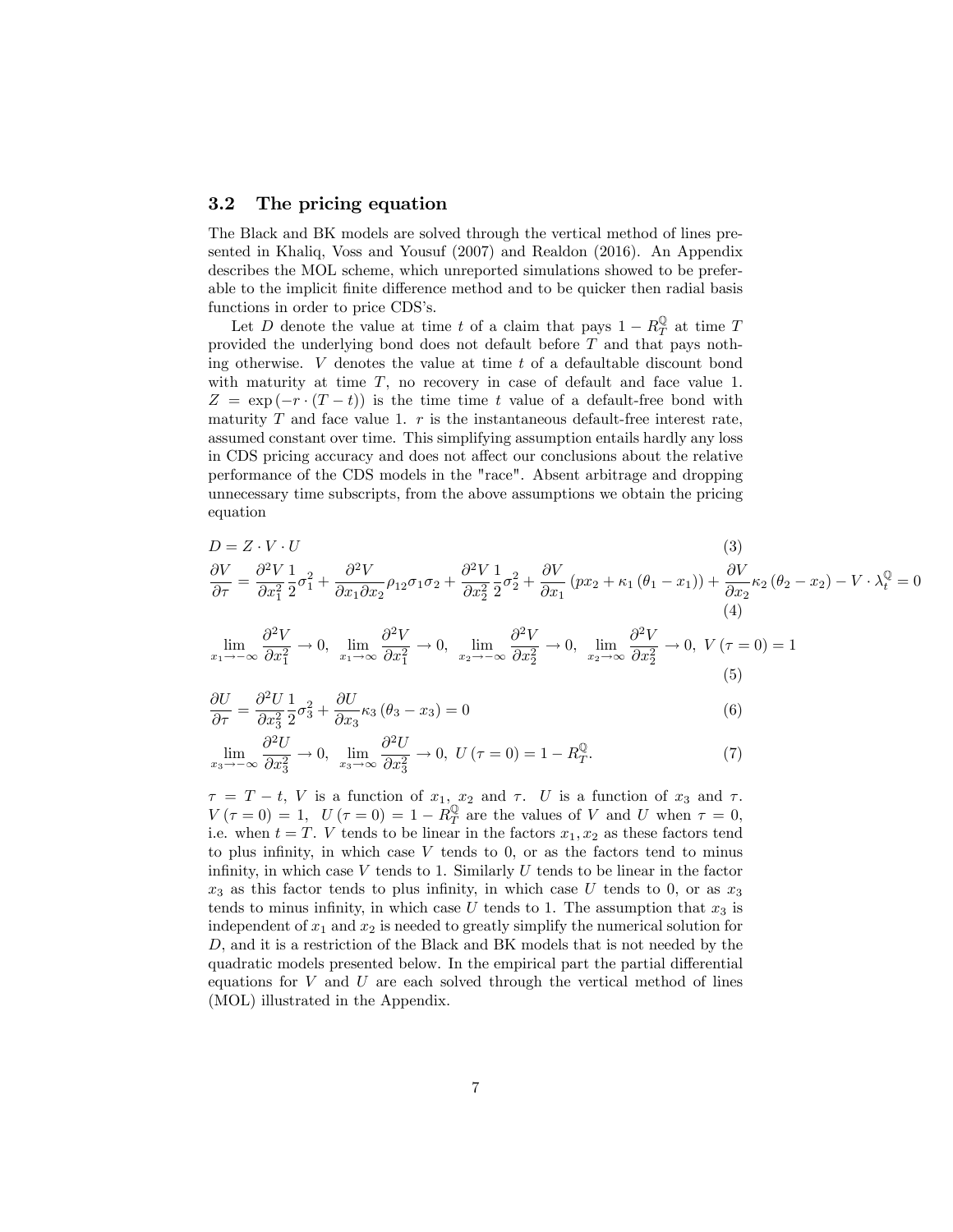#### 3.3 Calculation of CDS spreads

Redefine with  $Z_{k,t} = e^{-\delta \tau \cdot k \cdot r}$  the price at time t of a default-free discount bond with k time periods to maturity; each time period is of length  $\delta \tau$ , thus the discount bond matures at time  $t + k \cdot \delta \tau$ . Also redefine with  $V_{k,t}$  the time t value of a defaultable discount bond with  $k$  periods to maturity, which becomes worthless in case of default.

Let  $t^*$  denote the time of default. If  $t < t^* \leq t + \delta \tau$  we assume that the defaulted coupon bond is worth  $R^{\mathbb{Q}}_{t+\delta\tau}$  at time  $t+\delta\tau$ . Similarly the protectionleg of a CDS written on the coupon bond makes a payment worth  $1 - R_{t+k}^{\mathbb{Q}}$  at  $t+k \cdot \delta \tau$  if  $t+(k-1)\cdot \delta \tau < t^* \leq (t+k \cdot \delta \tau)$  with  $0 \leq R^{\mathbb{Q}}_{t+k} \leq 1$  for  $k=1,2,.., \mathfrak{N}$ .  $t + \mathfrak{N} \cdot \delta \tau$  is the time of the last payment of the CDS protection fee and the time when the CDS terminates.

Redefine  $D_{k,t}$  as the value at time t of a defaultable claim that pays  $1-R_{t+k}^{\mathbb{Q}}$ at  $t + k \cdot \delta \tau$  if  $t^* > t + k \cdot \delta \tau$ . Let  $D_{k,t}^*$  be the value at time t of a defaultable claim that pays  $1 - R_{t+k}^{\mathbb{Q}}$  at  $t + k \cdot \delta \tau$  if  $t^* > t + (k-1) \cdot \delta \tau$ . Then the time t value of the CDS protection leg is

$$
\sum_{k=1}^{\mathfrak{N}} Z_{k,t} \cdot \left( D_{k,t}^* - D_{k,t} \right). \tag{8}
$$

As  $\delta \tau \to 0$  expression 8 becomes the "recovery of face" assumption, according to which the defaulted bond is worth  $R_t^{\mathbb{Q}}$  at the exact time of default  $t^*$ . CDS fees are typically paid quarterly and in arrears, with a partial fee payment in case default occurs in between fee payment dates. We can approximate these contractual provisions by assuming that CDS fees, each equal to  $CDS_t \cdot \delta \tau$ , are paid at the times  $t + k \cdot \delta \tau$  with  $k = 1, 2, ..., \mathfrak{N}$ .  $CDS_t$  is the time t CDS spread for maturity  $\mathfrak{N} \cdot \delta \tau$  such that

$$
CDS_t = \frac{\sum_{k=1}^{\mathfrak{N}} Z_{k,t} \cdot \left(D_{k,t}^* - D_{k,t}\right)}{\sum_{k=1}^{\mathfrak{N}} \delta \tau \cdot Z_{k,t} \cdot V_{k,t}}.
$$

In the empirical tests we set  $\delta \tau = \frac{1}{26}$ , which approximates the fact that a partial fee payment is due in case default occurs in between fee payment dates and also approximates the fact that the CDS pays off soon after default. The time step  $\delta\tau = \frac{1}{26}$  is also used for solving the BK and Black models through vertical MOL, as explained in the Appendix, and such time step size proved quite accurate.  $V_{k,t}, D^*_{k,t}$  and  $D_{k,t}$  will be calculated according to the BK and Black models above.

## 4 Discrete time quadratic model for CDS pricing

This section illustrates the discrete time quadratic CDS pricing model to be tested later. In discrete time the model requires fewer parameter constraints than in continuous time as explained below. For the quadratic models we set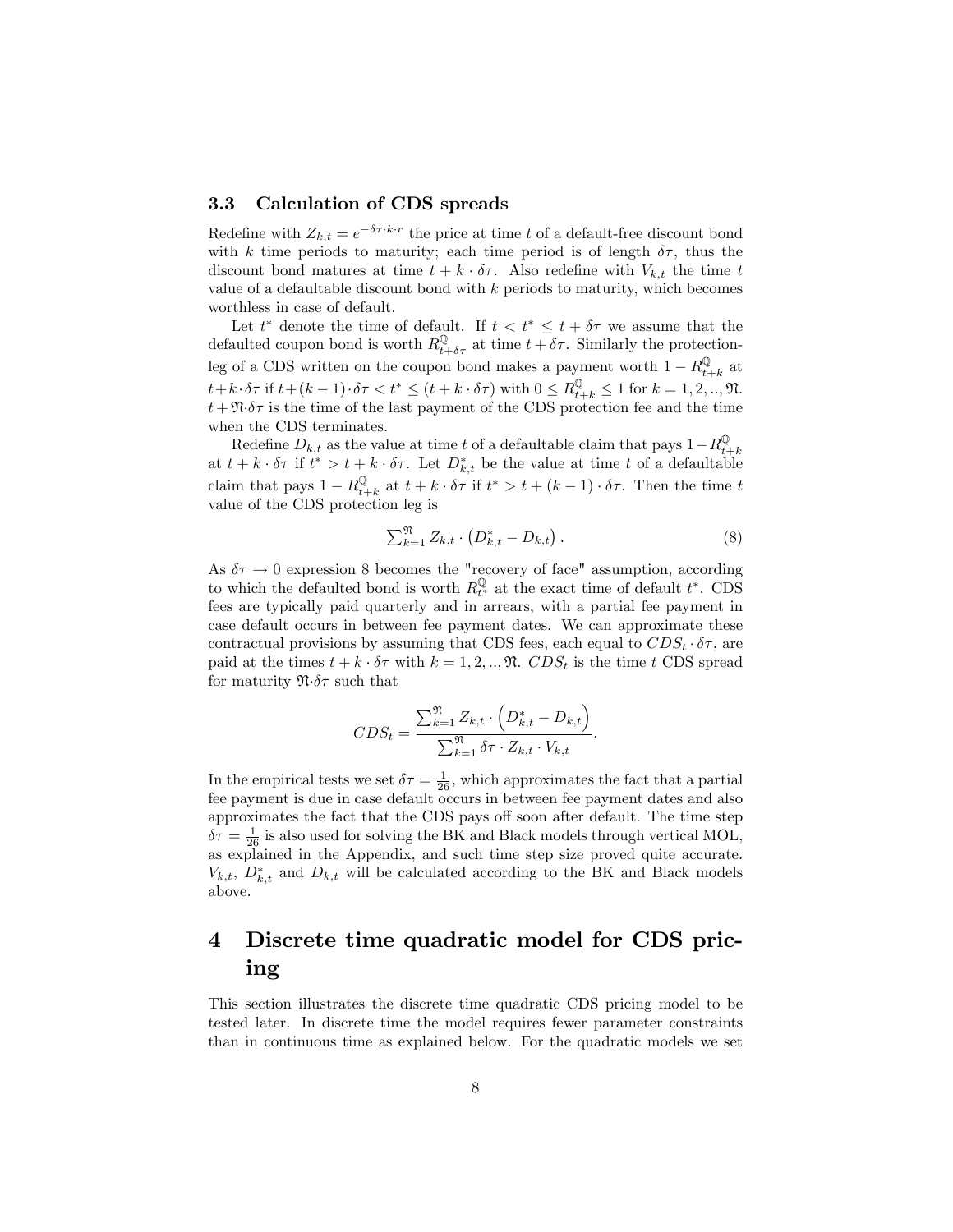each time step equal to  $\Delta = \frac{1}{260}$ , not  $\delta \tau = \frac{1}{26}$  as for solving the BK and Black models. The shorter time step  $\Delta = \frac{1}{260}$  makes discrete time quadratic models approximate continuous time quadratic models, so that the comparison with continuous time BK and Black models becomes more meaningful.

For the quadratic model we redefine  $V_{n,t}^q$  as the time t value of a defaultable discount bond with n trading days to maturity, so that the bond matures at  $t + n \cdot \Delta$ ; such discount bond becomes worthless in case of default and is not perfectly liquid, meaning that the bond holder may have to sell the bond at some discount in order to be able to find a willing buyer at all times. Sometimes the liquidity discount may become a premium when there is strong demand for that bond, for example if the bond is a "special" bond for repo contracts. In such cases holding the bond gives a "convenience yield" to the bond holder similar to the "convenience yield" for holding a commodity. This liquidity discount or premium will later determine how CDS liquidity risk affects CDS spreads.

Let  $\lambda_t^{\mathbb{Q}}$  be the default intensity for one trading day, i.e. for the period  $(t, t + \Delta]$ , under the risk-neutral pricing measure Q. Let  $l_t^{\mathbb{Q}}$  be the liquidity risk intensity for the same trading day under  $Q$ . Again  $r$  is the continuously compounded default-free interest rate for the same trading day. The no-arbitrage risk-neutral valuation equation for  $V_{n,t}^q$  is

$$
V_{n,t}^q = E_t^{\mathbb{Q}} \left[ e^{-\Delta \cdot \left( r + l_t^{\mathbb{Q}} + \lambda_t^{\mathbb{Q}} \right)} \cdot V_{n-1,t+1}^q \right] \tag{9}
$$

where  $E_t^{\mathbb{Q}}$  [..] denotes expectation under the risk-neutral measure  $\mathbb{Q}$  conditional on time  $t$  information. We further assume that

$$
l_t^{\mathbb{Q}} + \lambda_t^{\mathbb{Q}} = \beta' \mathbf{x}_t + \mathbf{x}_t' \mathbf{\Psi} \mathbf{x}_t
$$
\n(10)

$$
\mathbf{x}_t = (x_{1,t}, \dots, x_{m,t})' \tag{11}
$$

$$
\mathbf{x}_{t+1} - \mathbf{x}_t = \boldsymbol{\phi}\left(\boldsymbol{\theta} - \mathbf{x}_t\right) + \boldsymbol{\Sigma}\boldsymbol{\xi}_{t+1}^{\mathbb{Q}} \tag{12}
$$

$$
\mathbf{x}_{t+1} - \mathbf{x}_t = \boldsymbol{\phi}^* \left( \boldsymbol{\theta}^* - \mathbf{x}_t \right) + \boldsymbol{\Sigma} \boldsymbol{\xi}_{t+1} \tag{13}
$$

$$
\xi_{t+1}^{\mathbb{Q}} \backsim N\left(\mathbf{0}_{m\times 1}, \mathbf{I}_m\right) \tag{14}
$$

$$
\boldsymbol{\xi}_{t+1} \backsim N\left(\mathbf{0}_{m\times 1}, \mathbf{I}_m\right) \tag{15}
$$

$$
\Sigma = S\sqrt{\Delta} \tag{16}
$$

$$
\phi = \Delta \cdot \kappa, \ \phi = \Delta \cdot \kappa^* \tag{17}
$$

$$
V_{n,t}^q = \exp\left(A_n + \mathbf{B}_n'\mathbf{x}_t + \mathbf{x}_t'\mathbf{C}_n\mathbf{x}_t\right).
$$
 (18)

 $\mathbf{x}_t, \boldsymbol{\beta}, \theta, \theta^*, \boldsymbol{\xi}_{t+1}^{\mathbb{Q}}, \boldsymbol{\xi}_{t+1}, \mathbf{B}_n \text{ are } m \times 1 \text{ vectors.}$   $\Psi, \phi, \phi^*, \kappa, \kappa^*, \mathbf{C}_n, \boldsymbol{\Sigma}, \mathbf{S} \text{ are } m \times m$ matrices.  $A_n, A_0$  are scalars.  $\theta, \theta^*, \phi, \phi^*, \kappa, \kappa^*, \Sigma$ , S are parameters. The processes for x are specified under both the real measure and the risk-neutral measure Q. x follows a first order Gaussian auto-regressive process. The time t conditional covariance matrix of  $(\mathbf{x}_{t+1} - \mathbf{x}_t)$  is  $E_t^{\mathbb{Q}}[\mathbf{x}_{t+1} \cdot \mathbf{x}'_{t+1}] = \Sigma \Sigma'$ .  $\pmb{\xi}^{\mathbb Q}_t \ = \ \left(\varepsilon^{\mathbb Q}_{1,t+1},..,\varepsilon^{\mathbb Q}_{m,t}\right)^\prime \ \text{and} \ \pmb{\xi}_{t+1} \ = \ (\varepsilon_{1,t+1},..,\varepsilon_{m,t+1})^\prime. \quad \varepsilon_{1,t+1},..,\varepsilon_{m,t+1} \ \text{and}$  $\varepsilon_{1,t+1}^{\mathbb{Q}}\dots,\varepsilon_{m,t+1}^{\mathbb{Q}}$  are scalar Gaussian random shocks respectively in the real and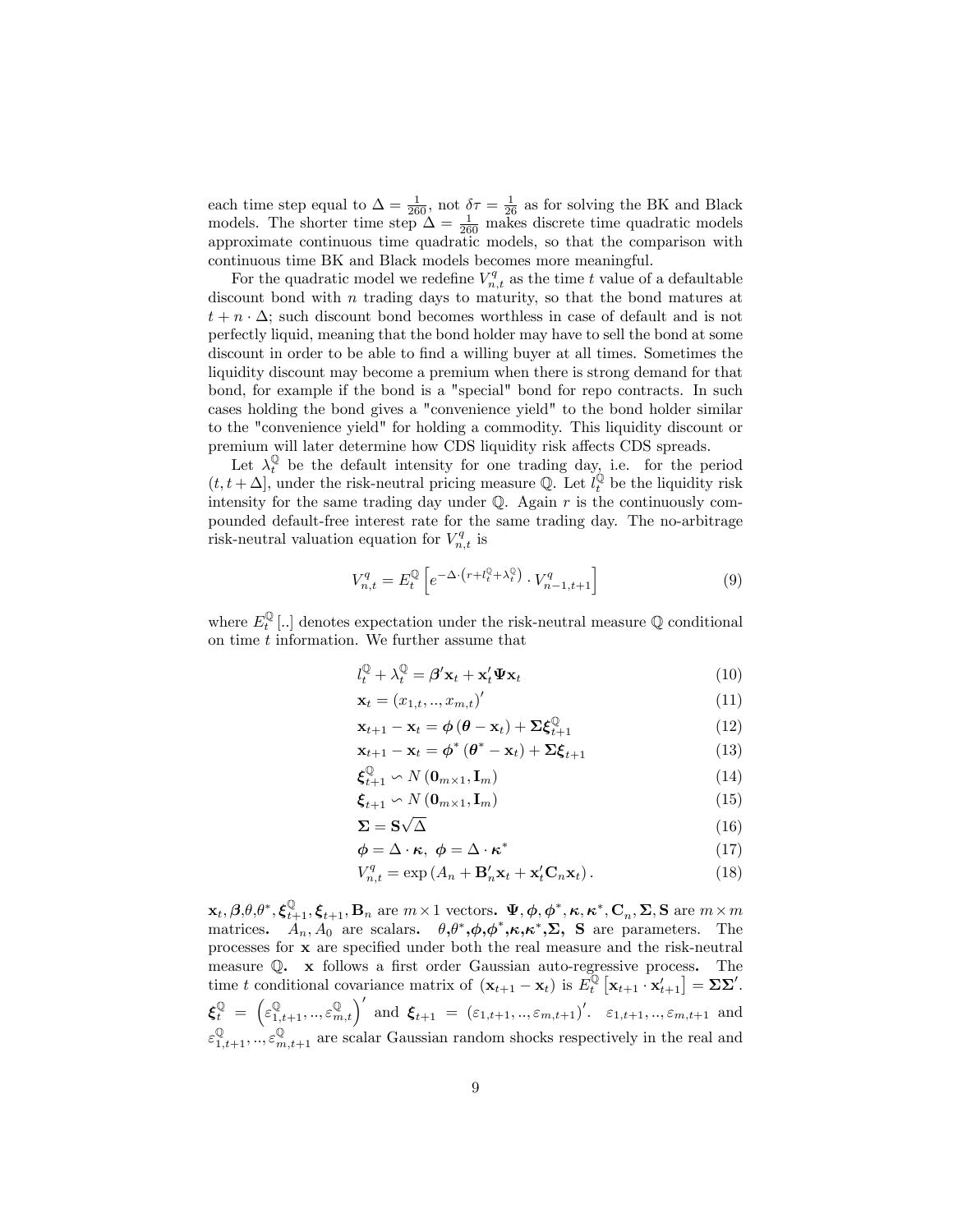risk-neutral measures.  $N(\mathbf{0}_{m\times 1}, \mathbf{I}_m)$  denotes the multivariate normal density with mean  $\mathbf{0}_{m \times 1}$  and covariance matrix  $\mathbf{I}_m$ .  $\mathbf{0}_{m \times 1}$  is a  $m \times 1$  vector of zeros.  $\mathbf{I}_m$  is the  $m \times m$  identity matrix. Under these assumptions Realdon (2006) showed that

$$
A_n = -\Delta r_t + A_{n-1} + \mathbf{B}_{n-1}'\phi\theta + (\phi\theta)'\mathbf{C}_{n-1}\phi\theta + \ln\frac{|\gamma|}{abs|\Sigma|} + \frac{1}{2}\mathbf{G}_{n-1}\gamma\gamma'\mathbf{G}_{n-1}'\tag{19}
$$

$$
\mathbf{B}'_n = -\Delta\beta' + \mathbf{B}'_{n-1}(\mathbf{I}_3 - \phi) + 2(\phi\theta)'\mathbf{C}_{n-1}(\mathbf{I}_3 - \phi) + 2\cdot\mathbf{G}_{n-1}\gamma\gamma'\mathbf{C}_{n-1}(\mathbf{I}_3 - \phi)
$$
\n(20)

$$
\mathbf{C}_n = -\Delta \mathbf{\Psi} + (\mathbf{I}_3 - \phi)' \mathbf{C}_{n-1} (\mathbf{I}_3 - \phi) + 2 \cdot (\mathbf{I}_3 - \phi)' \mathbf{C}_{n-1} \gamma \gamma' \mathbf{C}_{n-1}' (\mathbf{I}_3 - \phi)
$$
\n(21)

 $s.t. : A_0 = 0, B_0 = \mathbf{0}_{m \times 1}, C_0 = \mathbf{0}_{m \times m}$ 

where  $\mathbf{0}_{m \times m}$  is an  $m \times m$  square matrix of zeros,  $\mathbf{G}_{n-1} = \mathbf{B}'_{n-1} + 2 (\phi \boldsymbol{\theta})' \mathbf{C}_{n-1}$ and  $\boldsymbol{\gamma} = \left(\left(\boldsymbol{\Sigma}\boldsymbol{\Sigma}'\right)^{-1} - 2\mathbf{C}_{n-1}\right)^{-1/2}.$ 

Above we defined  $D_{k,t}$  and here we define  $D_{n,t}^q$  is a similar way for the quadratic model with time step  $\Delta = \frac{1}{260}$  rather than  $\delta \tau = \frac{1}{26}$ . Then  $D_{n,t}^q$  is the value at time t of a defaultable claim that pays  $1 - R_{t+n}^{\mathbb{Q}}$  at time  $t + \Delta n$  if  $t^* > t + \Delta n$ , where  $R^{\mathbb{Q}}_{t+n}$  is again the expected value of recovery value of the defaulted bond. For the quadratic model we set  $1 - R_{t+n}^{\mathbb{Q}} = D_{0,t+n}^q = e^{-x_{4,t+n}^2}$ which we refer to as the (expected) default loss. It can be shown that the absence of arbitrage implies

$$
D_{n,t}^q = E_t^{\mathbb{Q}} \left[ e^{-\Delta \cdot (r_t + \lambda_t^{\mathbb{Q}})} \cdot D_{n-1,t+1}^q \right] = \exp \left( A_n^D + \mathbf{B}_n^{D \prime} \mathbf{x}_t + \mathbf{x}_t^{\prime} \mathbf{C}_n^D \mathbf{x}_t \right)
$$
  
s.t. :  $A_0^D = 0$ ,  $\mathbf{B}_n^D = \mathbf{0}_{m \times 1}$ ,  $\mathbf{C}_0^D = \begin{pmatrix} 0 & 0 & \dots & 0 \\ 0 & 0 & \dots & 0 \\ \dots & \dots & \dots & \dots \\ 0 & 0 & \dots & -1 \end{pmatrix}$ 

$$
A_n^D = -\Delta r_t + A_{n-1}^D + \mathbf{B}_{n-1}^{D\prime}\phi\theta + (\phi\theta)'\mathbf{C}_{n-1}^D\phi\theta + \ln\frac{|\gamma|}{abs|\Sigma|} + \frac{1}{2}\mathbf{G}_{n-1}^D\gamma^{D\prime}\mathbf{G}_{n-1}^{D\prime}
$$

$$
\mathbf{B}_n^{D\prime} = \mathbf{B}_{n-1}^{D\prime} \left(\mathbf{I}_3 - \phi\right) + 2 \left(\phi \theta\right)^{\prime} \mathbf{C}_{n-1}^{D} \left(\mathbf{I}_3 - \phi\right) + 2 \cdot \mathbf{G}_{n-1}^{D} \gamma^{D} \gamma^{D\prime} \mathbf{C}_{n-1}^{D} \left(\mathbf{I}_3 - \phi\right)
$$

$$
\mathbf{C}_n^D = -\Delta \mathbf{\Psi}^D + (\mathbf{I}_3 - \phi)' \mathbf{C}_{n-1}^D (\mathbf{I}_3 - \phi) + 2 \cdot (\mathbf{I}_3 - \phi)' \mathbf{C}_{n-1}^D \gamma^D \gamma^{D'} \mathbf{C}_{n-1}^{D'} (\mathbf{I}_3 - \phi)
$$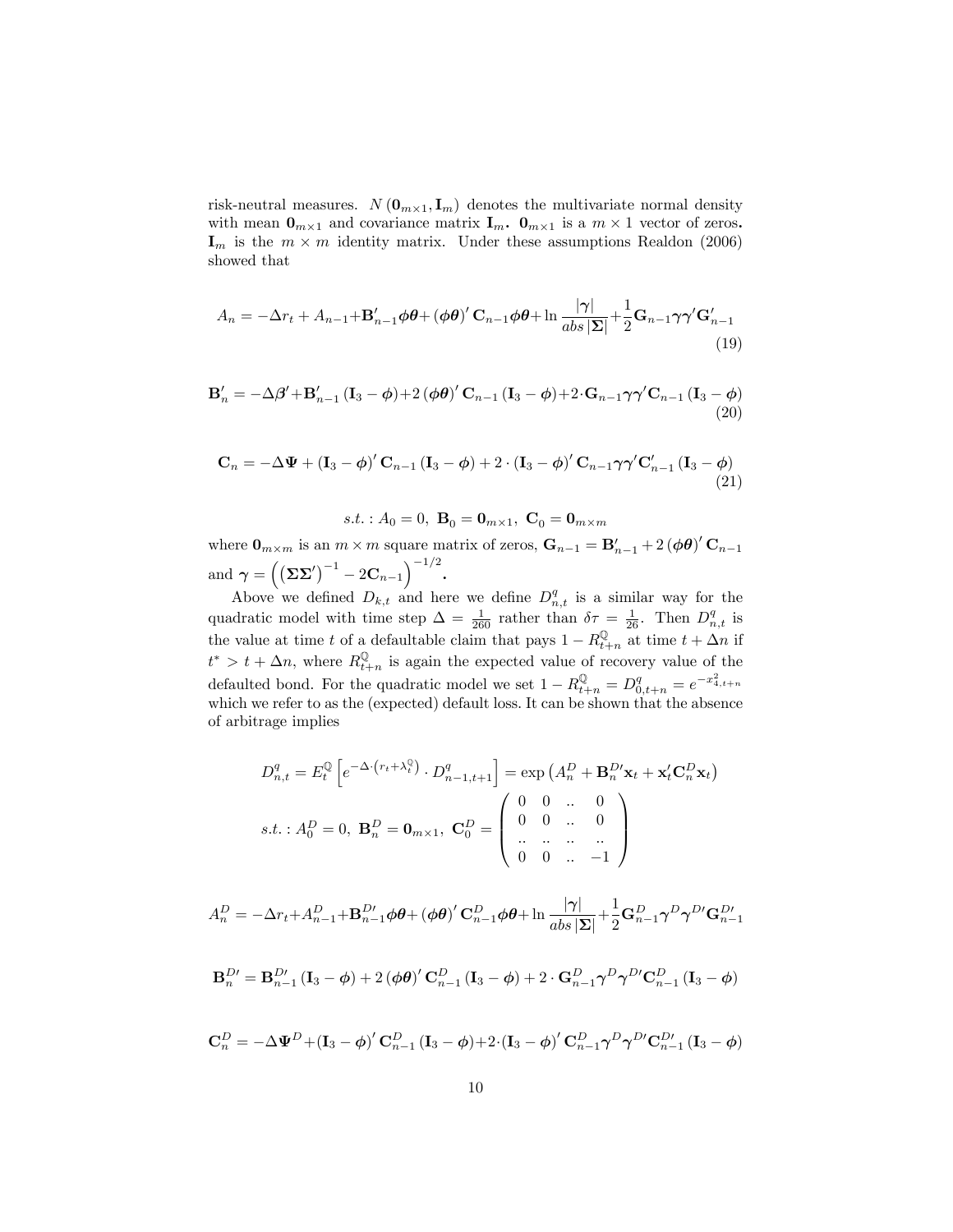with  $\mathbf{G}_{n-1}^D = \mathbf{B}_{n-1}^{D\prime} + 2 \left(\boldsymbol{\phi} \boldsymbol{\theta}\right)^\prime \mathbf{C}_{n-1}^D$  and  $\boldsymbol{\gamma}^D = \left(\left(\boldsymbol{\Sigma} \boldsymbol{\Sigma}^\prime\right)^{-1} - 2 \mathbf{C}_{n-1}^D\right)$  $\Big)^{-1/2}$ .  $A^D_n, \mathbf{B}^{D \prime}_n, \mathbf{C}^D_n$ satisfy the same equations as  $A_n, \mathbf{B}'_n, \mathbf{C}_n$  with  $\boldsymbol{\beta} = \mathbf{0}_{m \times 1}$ , with  $\boldsymbol{\Psi}^D$  replacing  $\Psi$  and with  $C_0^D$  set equal to an  $m \times m$  matrix whose entries are all equal to 0 except for the entry in the m-th row and m-th column which is  $-1$ .  $\Psi^D$  and  $\Psi$ are defined below and vary with the model specifications. Given  $D_{n,t}^q$  and  $V_{n,t}^q$ , for quadratic models we compute CDS spreads as

$$
CDS_t = \frac{\sum_{k=1}^{\mathfrak{N}} D_{(k-1)\cdot 10,t}^q - D_{k\cdot 10,t}^q}{\sum_{k=1}^{\mathfrak{N}} \delta \tau \cdot V_{k\cdot 10,t}^q}.
$$

Since  $\delta \tau = 10 \cdot \Delta$ ,  $D_{n=k+10,t}^q$  corresponds to  $D_{k,t}$  and  $V_{n=k+10,t}^q$  corresponds to  $V_{k,t}$ . The value of the default protection leg is approximated as  $\sum_{k=1}^{\mathfrak{N}} D_{(k-1)\cdot 10,t}^q$  –  $D_{k+10,t}^q$  with little loss in accuracy.

Liquidity risk has been incorporated in CDS pricing models in various ways, in some cases by adjusting the CDS protection leg, as in Badaoui, Cathcart and El-Jahel (2013), in other cases by adjusting both the protection leg and the fee leg, as in Badaoui, Cathcart and El-Jahel (2015). However the common feature of CDS pricing models that incorporate liquidity risk is that liquidity risk affects the two legs of the CDS in an asymmetric way, meaning that liquidity risk alters the ratio between the values of the two legs. This is the case also in the model presented here, since  $D_{n,t}^q$  and the CDS protection leg are unaffected by the **CDS** liquidity intensity, while  $V_{n,t}^q$  and the fee leg of the CDS are. **The** stochastic default loss of the protection leg can account for the fact that bond illiquidity may affect the stochastic recovery value of the defaulted bond.

#### 4.1 Quadratic models Q4, Q3

The empirical tests consider three and four factor quadratic models whereby  $\Sigma = S \cdot \sqrt{\Delta}$  with

$$
\begin{pmatrix}\n\sigma_1 & 0 & 0 & 0 \\
\rho_{21} \cdot \sigma_2 & \sqrt{1 - \rho_{21}^2} \cdot \sigma_2 & 0 & 0 \\
\frac{\rho_{31} \cdot \sigma_3}{\rho_{31} \cdot \sigma_3} & \frac{\rho_{32} - \rho_{12} \cdot \rho_{31}}{\rho_{31} \cdot \sigma_3} & \sqrt{1 - \rho_{21}^2 - \frac{(\rho_{32} - \rho_{21} \cdot \rho_{31})^2}{\rho_{31} \cdot \rho_{31} \cdot \rho_{31}}} \cdot \sigma_3 & 0\n\end{pmatrix}
$$

$$
\mathbf{S} = \begin{bmatrix} \rho_{21} \cdot \sigma_2 & \sqrt{1 - \rho_{21}} \cdot \sigma_2 & 0 & 0 \\ \rho_{31} \cdot \sigma_3 & \frac{\rho_{32} - \rho_{12} \cdot \rho_{31}}{\sqrt{1 - \rho_{21}^2}} \cdot \sigma_3 & \sqrt{1 - \rho_{31}^2 - \frac{(\rho_{32} - \rho_{21} \cdot \rho_{31})^2}{1 - \rho_{21}^2}} \cdot \sigma_3 & 0 \\ \rho_{41} \cdot \sigma_4 & \frac{\rho_{42} - \rho_{21} \cdot \rho_{41}}{\sqrt{1 - \rho_{21}^2}} \cdot \sigma_4 & K \cdot \sigma_4 & \sqrt{1 - \rho_{14}^2 - \left(\frac{\rho_{42} - \rho_{12} \cdot \rho_{14}}{\sqrt{1 - \rho_{12}^2}}\right)^2 - K^2} \cdot \sigma_4 \end{bmatrix}
$$
  
\n
$$
K = \frac{\rho_{43} - \rho_{31} \rho_{41} - \frac{(\rho_{32} - \rho_{21} \cdot \rho_{31})(\rho_{42} - \rho_{21} \cdot \rho_{41})}{1 - \rho_{21}^2}}{\sqrt{1 - \rho_{31}^2 - \frac{(\rho_{32} - \rho_{21} \cdot \rho_{31})^2}{1 - \rho_{21}^2}}}.
$$

 $\rho_{21}$  is the conditional correlation between  $x_{2,t+1}$  and  $x_{1,t+1}$ , and  $\rho_{31}, \rho_{32}, \rho_{41}, \rho_{42}, \rho_{43}$ have similar meaning, while  $\sigma_1$ ,  $\sigma_2$ ,  $\sigma_3$ ,  $\sigma_4$  are volatility parameters.

 $1-\rho_{21}^2$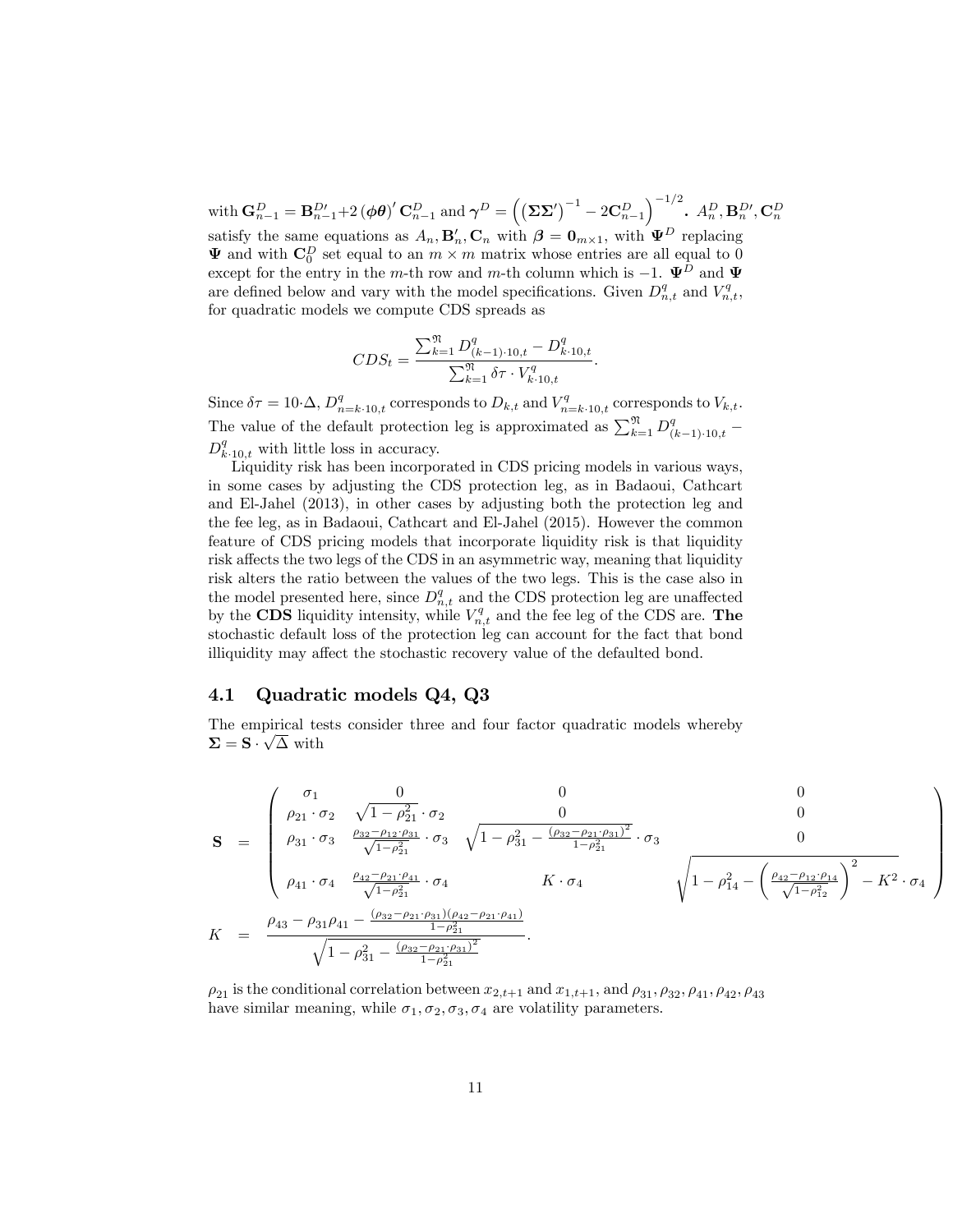For quadratic models, but not for Black and BK models, we consider also CDS liquidity risk and its impact on CDS spreads. We test model Q4, a quadratic model where  $m = 4$ ,  $l_t^{\mathbb{Q}} = x_{1,t}$ ,  $\lambda_t^{\mathbb{Q}} = x_{2,t}^2 + x_{3,t}^2$  so that

$$
\Psi = \begin{pmatrix} 0 & 0 & 0 & 0 \\ 0 & 1 & 0 & 0 \\ 0 & 0 & 1 & 0 \\ 0 & 0 & 0 & 0 \end{pmatrix}, \quad \Psi^D = \begin{pmatrix} 0 & 0 & 0 & 0 \\ 0 & 1 & 0 & 0 \\ 0 & 0 & 1 & 0 \\ 0 & 0 & 0 & 0 \end{pmatrix}, \quad 1 - R_{t+n}^{\mathbb{Q}} = e^{-x_{4,t+n}^2}, \quad \beta' = (1,0,0,0)
$$
\n
$$
\begin{pmatrix} x_{1,t+1} \\ x_{2,t+1} \\ x_{3,t+1} \\ x_{4,t+1} \end{pmatrix} = \begin{pmatrix} x_{1,t} \\ x_{2,t} \\ x_{3,t} \\ x_{4,t} \end{pmatrix} + \begin{pmatrix} \kappa_1 & 0 & 0 & 0 \\ 0 & \kappa_2 & 0 & 0 \\ 0 & \kappa_3 & \kappa_3 & 0 \\ 0 & 0 & 0 & \kappa_4 \end{pmatrix} \begin{pmatrix} \theta_1 \\ 0 \\ \theta_3 \\ \theta_4 \end{pmatrix} - \begin{pmatrix} x_{1,t} \\ x_{2,t} \\ x_{3,t} \\ x_{4,t} \end{pmatrix} \begin{pmatrix} \varepsilon_{1,t+1}^{\mathbb{Q}} \\ \varepsilon_{2,t+1}^{\mathbb{Q}} \\ \varepsilon_{3,t+1}^{\mathbb{Q}} \\ \varepsilon_{4,t+1}^{\mathbb{Q}} \end{pmatrix} \sqrt{\Delta}
$$
\n
$$
\theta = \begin{pmatrix} \theta_1 \\ 0 \\ \theta_3 \\ \theta_4 \end{pmatrix}, \quad \theta^* = \begin{pmatrix} \theta_1^* \\ 0 \\ \theta_3^* \\ \theta_4^* \end{pmatrix}, \quad \kappa = \begin{pmatrix} \kappa_1 & 0 & 0 & 0 \\ 0 & \kappa_2 & 0 & 0 \\ 0 & \kappa_3 & \kappa_3 & 0 \\ 0 & 0 & 0 & \kappa_4 \end{pmatrix}, \quad \kappa^* = \begin{pmatrix} \kappa_1^* & 0 & 0 & 0 \\ 0 & \kappa_2^* & 0 & 0 \\ 0 & \kappa_3^* & \kappa_3^* & 0 \\ 0 & 0 & 0 & \kappa_4^* \end{pmatrix}.
$$

In Q4 the one factor  $x_1$  driving the liquidity intensity  $l_t^{\mathbb{Q}}$  can be positive or negative and has non-zero drift, unlike in Badaoui, Cathcart and El-Jahel (2013) who assume no drift for factors driving liquidity risk.

In model Q3  $l_t^{\mathbb{Q}} = 0$  and  $\lambda_t^{\mathbb{Q}} = x_{2,t}^2 + x_{3,t}^2$ ,  $1 - R_{t+n}^{\mathbb{Q}} = e^{-x_{4,t+n}^2}$ . Therefore Q3 is the same as Q4 except for  $\beta' = (0,0,0,0)$ , so that in Q3 the fee leg of the swap is not affected by the liquidity intensity. Q3 is a restricted version of  $\bf Q4$  whereby  $\sigma_1 = \kappa_1 = \kappa_1^* = x_{1,0} = 0$ . Comparing  $\bf Q4$  with  $\bf Q3$  identifies the impact of the liquidity intensity on CDS spreads.

As in Badaoui, Cathcart and El-Jahel (2013), in Q4 the liquidity intensity affecting the CDS fee leg may be positive or negative. Instead the analysis in Lovreta (2016) suggests that the liquidity intensity should be positive so as to increase CDS spreads. The reason is that demand from protection buyers may at times exceed supply from protection sellers, making it expensive for protection sellers to close out their position through an offsetting trade. Also Badaoui, Cathcart and El-Jahel (2015) assume that the liquidity intensity be non-negative. However, if in Q4 we impose that  $l_t^{\mathbb{Q}} = x_{1,t}^2$ so that the liquidity intensity cannot turn negative, all other things equal, the empirical perfomance of model Q4 tends to be slightly worse than when  $l_t^{\mathbb{Q}} = x_{1,t}$ , therefore the focus of this paper is on this latter specification.

Badaoui, Cathcart and El-Jahel (2015) also state that one factor may suffice to model liquidity risk in sovereign CDS pricing. Their conclusion is based on a principal component analysis of CDS spread variations. Unreported results show that a four factor quadratic model with two factors driving the liquidity intensity still does not in general beat model Q4.

As the stochastic factors are latent, parameter identification restrictions are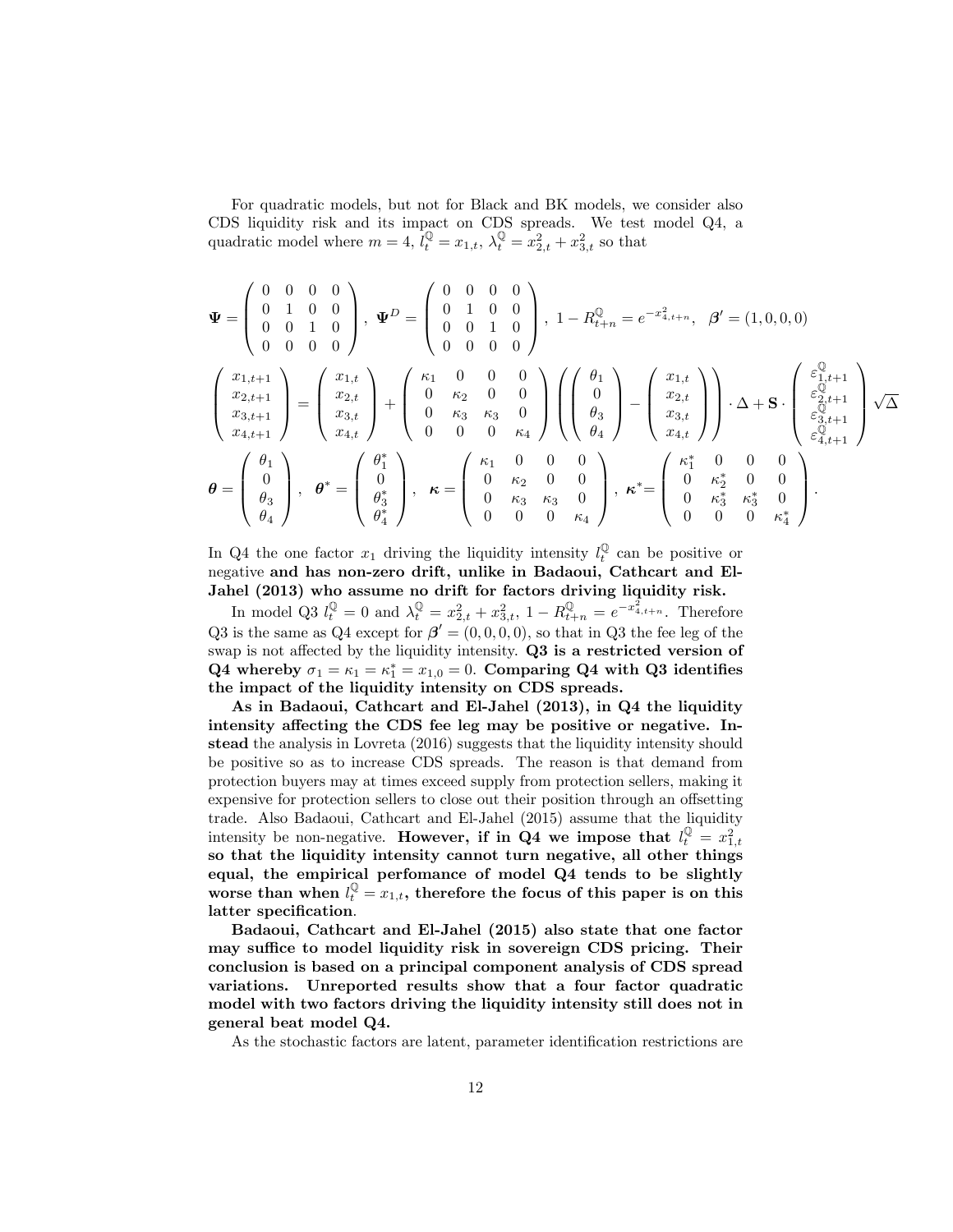needed for estimation purposes. The above quadratic models are similar to the quadratic model canonical form in continuous time of Ahn, Dittmar and Gallant (2002), hereafter referred to as ADG, which ensures that parameters are identifiable. The ADG specification for the default intensity would be  $\lambda_t^{\mathbb{Q}} = \mathbf{x}_t' \Psi \mathbf{x}_t$ with  $\kappa \theta \geq 0$ ,  $\kappa^* \theta^* \geq 0$ , **S** diagonal (triangular) and  $\kappa, \kappa^*$  triangular (diagonal). According to ADG only one of the **S** and  $\kappa$  matrixes is triangular, while the other one is diagonal. Instead in the above quadratic models both  $S$  and  $\kappa$  are triangular at the same time. The reason is that in discrete time the conditional covariance of  $\mathbf{x}_{t+1}$ , i.e.  $E_t^{\mathbb{Q}}\left[\mathbf{x}_{t+1} \cdot \mathbf{x}'_{t+1}\right] = \Sigma \Sigma'$ , does not depend on  $\kappa$ , unlike in continuous time. This entails that in discrete time model parameters remain identifiable even when both  $\kappa$  and  $\Sigma$  are triangular.

## 5 Empirical results

This section reports the empirical tests of the CDS models illustrated above.

#### 5.1 The sample and the models

The data consists of daily sovereign CDS spread observations provided by Bloomberg. The daily quotes cover the periods and the sovereigns in Table 1, namely Brazil, Colombia, Hungary, Peru, Poland, Romania, Russia, South Africa, Turkey, Venezuela. For example, Brazil CDS spreads span the period from 14/3/2006 to 4/10/2013, which corresponds to 1968 trading days. For each country Table 1 reports the number of trading days. For all countries there are around 260 trading days per year. For each country the analysis hereunder uses CDS spreads of the one, two, three, Öve, seven and ten year maturities. The four year maturity is discarded because it often displays stale prices. CDS spreads are computed as the mid point between the bid and the ask quotes. For each country and CDS maturity Table 1 reports the minimum, maximum, mean and standard deviation of CDS spreads for all maturities.

[Table 1 about here]

The two year maturity for Hungary displays short episodes of stale prices as does the one year maturity for Peru, which explains the relatively poor performance of all models for these two CDS maturities.

The sample of CDS spreads is split in two alternative ways. The first split uses all observed CDS spreads for "in-sample" estimation except for those of the last 400 trading days, which are used for "outof-sample" testing. The second split uses all observed CDS spreads, even those of the last 400 trading days, for "in-sample" estimation except for the one year, two year and three year CDS spreads, which are used for out-of-sample testing.

The estimates and tests hereunder concern the following models: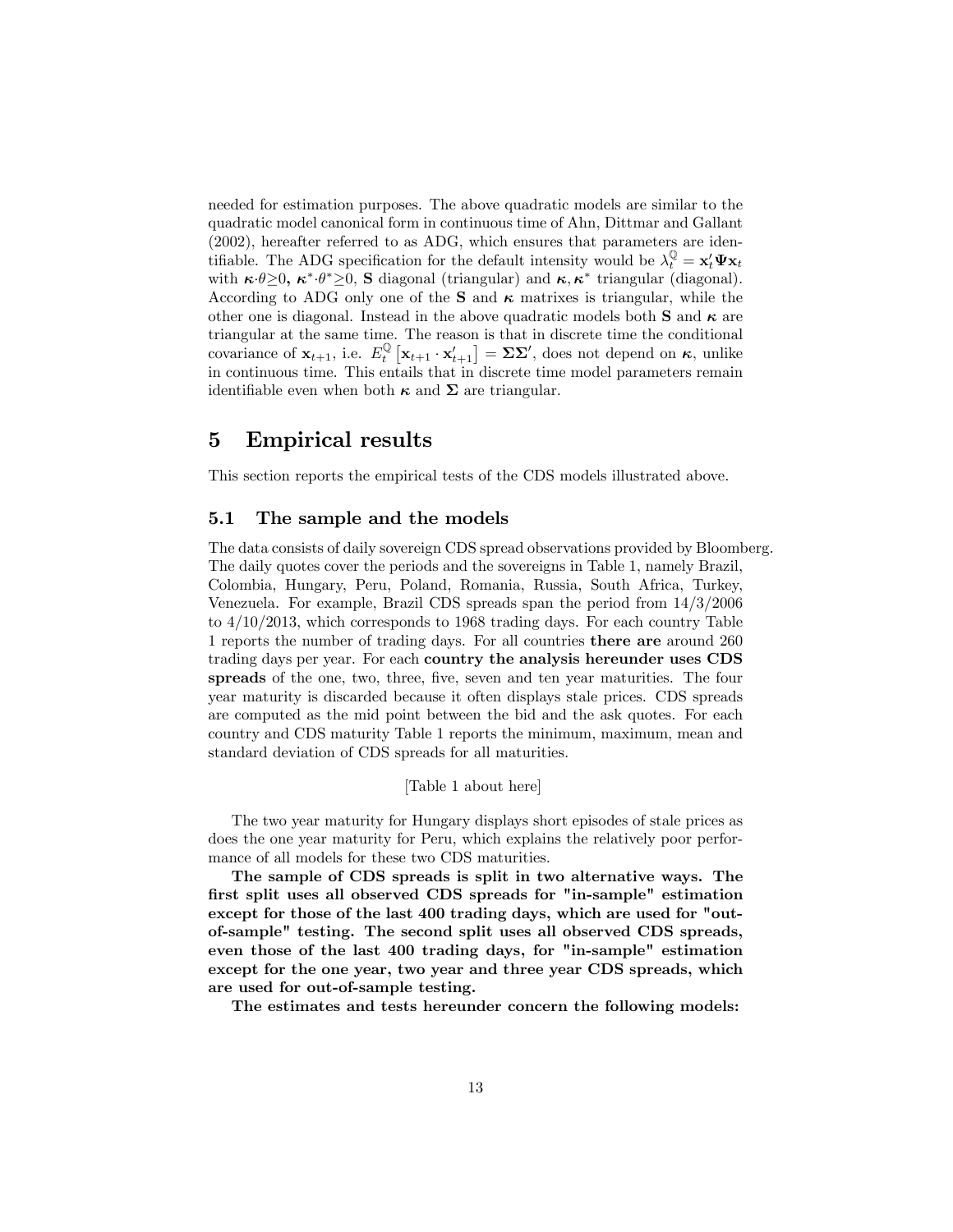- "Black-Karasinski" model (BK) whereby the MOL solution region in each "space" dimension is  $[x_{i,1}, x_{i,200}]$  for  $i = 1, 2, 3$  and whereby the MOL solution nodes are  $x_{i,j} = -(20 - 0.1 \cdot j)$  with  $j = 1, ..., 200;$ 

- "Black" model whereby the MOL solution region in each "space" dimension is  $[x_{i,1}, x_{i,200}]$  for  $i = 1, 2, 3$  and whereby the MOL solution nodes are  $x_{i,j} = -(1 - 0.01 \cdot j)$  with  $j = 1,..,200;$ 

- quadratic models Q4 and Q3 illustrated above.

The empirical tests of all models use Quasi Maximum Likelihood and the Extended Kalman Filter and require the maximisation of the log-likelihood function lk, as explained in the Appendix.  $h_i$  denotes the estimated standard deviation of the daily observation errors for the j-year CDS maturity with  $j = 1, 2, 3, 5, 7, 10$ . The observation error is the difference between model predicted CDS spread and observed CDS spread on a given day and for a given CDS maturity. The Quasi-likelihood was maximised in Matlab by first using the simplex algorithm of the "fminsearch" routine and then by using the results as the input for another round of optimisation through the "patternsearch" routine. This approach seemed the most effective.

#### 5.2 The tables

The starting values of the latent factors at time  $t = 0$ , namely  $x_{1,0}$ ,  $x_{2,0}$ ,  $x_{3,0}$ ,  $x_{4,0}$  are parameters to be estimated, which avoids arbitrary assumptions about the prior probability density of  $x_{1,0}$ ,  $x_{2,0}$ ,  $x_{3,0}$ ,  $x_{4,0}$ . Tables 2,3,4,5,6 present the in-sample estimation results and out-of-sample performance for each CDS pricing model and country. The BHHH estimator provides the estimates of the standard deviations of the parameter estimates. In each table the columns headed "param" provide the parameter estimates and the columns headed "stdev" provide the corresponding standard deviations of the parameter estimates. The estimates in Tables 2,3,4,5 are computed by excluding the observations of the last 400 trading days of the overall sample. The estimates of  $\kappa, \theta$  and of  $\kappa^*, \theta^*$  differ because risk premia demanded by the market drive the difference between the real measure and the risk-neutral measure. Since all CDS contracts are US dollar denominated, we assume that the US default-free term structure of interest rates is flat and constant at  $3,16\%$ , which is an average of the US Treasury term structure across maturities up to 10 years and across the whole sample period. Unreported numerical simulations show that such assumption of a flat and constant default-free term structure implies little loss in the accuracy of CDS pricing models.

Model results differ across countries **partly** because the sample periods differ across countries. Our main purpose is to compare the performance of different models for each single country. The rows in Tables 2,3,4,5 named AIC display the Akaike information criterion and the rows named SBIC display Schwartz' Bayesian Information Criterion for each model and country. AIC and SBIC compare the empirical performance of non-nested models with different numbers of parameters. **SBIC** uses a stronger penalty than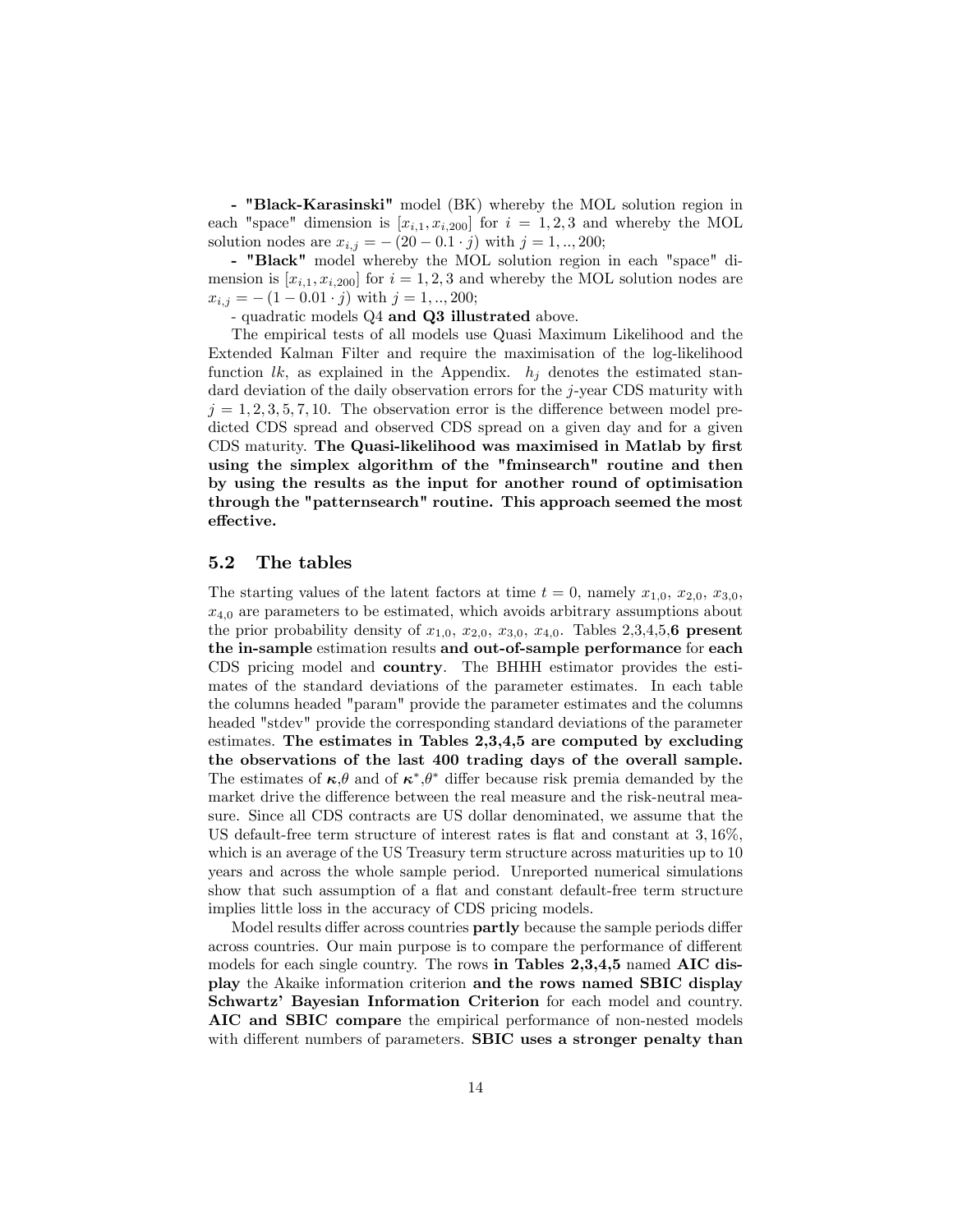#### AIC for adding parameters to a model.

#### 5.3 Results for Black-Karasinski model

Table 2 summarises the estimation results for the Black-Karasinski (BK) model. For all countries except Venezuela, whose CDS spreads are extremely high,  $x_1$ is more volatile than  $x_2$  as  $\sigma_1 > \sigma_2$ .  $x_2$  not only drives the default intensity  $\lambda_t^{\mathbb{Q}}$ , but also the drift of  $x_1$ . **Imposing** that  $p = p^*$ , p is positive and significant for all countries, therefore the drift of  $x_1$  rises with  $x_2$  under the real and risk-neutral measures.

Under the risk-neutral measure  $\mathbb{Q}$ , both  $x_1$  and  $x_2$  are mean reverting for all countries, as  $\kappa_1$  and  $\kappa_2$  are positive and **significant for** all countries, except for the estimates of  $\kappa_2$  for Poland and South Africa, which are not significant. Under the real measure both  $x_1$  and  $x_2$  are still mean reverting for most countries, since  $\kappa_1^*$  and  $\kappa_2^*$  are mostly positive, even though often not significant.

The parameter  $\rho_{12}$  is the correlation between the Wiener processes driving  $x_1$  and  $x_2$ . The estimates of  $\rho_{12}$  are significant and positive for all countries, except for Romania and Venezuela, for which the correlation estimates are not significant. The fact that both  $\rho_{12}$  and p are significant implies that simpler BK models whereby the latent factors driving  $\lambda_t^{\mathbb{Q}}$  are independent seem mis-specified, although factors independence simplifies the pricing computations.

For six of the ten countries  $\kappa_1\theta_1 > \kappa_1^*\theta_1^*$  and/or  $\kappa_2\theta_2 > \kappa_2^*\theta_2^*$ . The results for these countries are consistent with risk premia that make default probabilities under the risk-neutral measure Q higher than default probabilities under the real measure. Such risk premia reward CDS investors for exposure to risk due to the uncertain dynamics of  $\lambda^{\mathbb Q}_t.$ 

The expected default loss expressed as a fraction of the bond face value is  $1 - R_t^{\mathbb{Q}} = e^{-\exp(x_{3,t})}$  in the BK model and it decreases as  $x_{3,t}$  rises. For seven countries  $\kappa_3$  is positive and for all countries it is strongly significant, while  $\kappa_3^*$  is positive and strongly significant for all countries except **Turkey**. Therefore  $x_{3,t}$  and the expected default loss  $1 - R_t^{\mathbb{Q}}$  are mostly mean reverting under the risk-neutral and under the real measures.

 $\theta_3^*$  and  $\theta_3$  are the long term mean reversion levels of  $x_{3,t}$  under the real and risk-neutral measures respectively. When  $x_{3,t} = \theta_3$  the expected default loss under  $\mathbb Q$  due to immediate default is  $e^{-\exp(-0.4318)} = 0.52$  for Hun- $_{\rm{gary},\,\,}e^{-\exp(-8.1835)}=0.999$  for Brazil,  $e^{-\exp(-4.6437)}=0.99$  for Colombia,  $e^{-\exp(-1.223)} = 0.745$  for Peru,  $e^{-\exp(-6.0698)} = 0.998$  for Poland,  $e^{-\exp{-(1.5114)}}=0.8$  for Romania,  $e^{-\exp(-0.6643)}=0.598$  for Russia,  $e^{-\exp(-1.0642)}=$  $(0.708$  for South Africa,  $e^{-\exp(-0.9835)} = 0.688$  for Turkey,  $e^{-\exp(-0.4181)} =$ 0:518 for Venezuela. Some of these estimates seem high, but expected losses (due to immediate default) should be higher under Q than under the real measure. Moreover, due to few recent sovereign defaults, even expected default losses under the real measure are hardly estimable.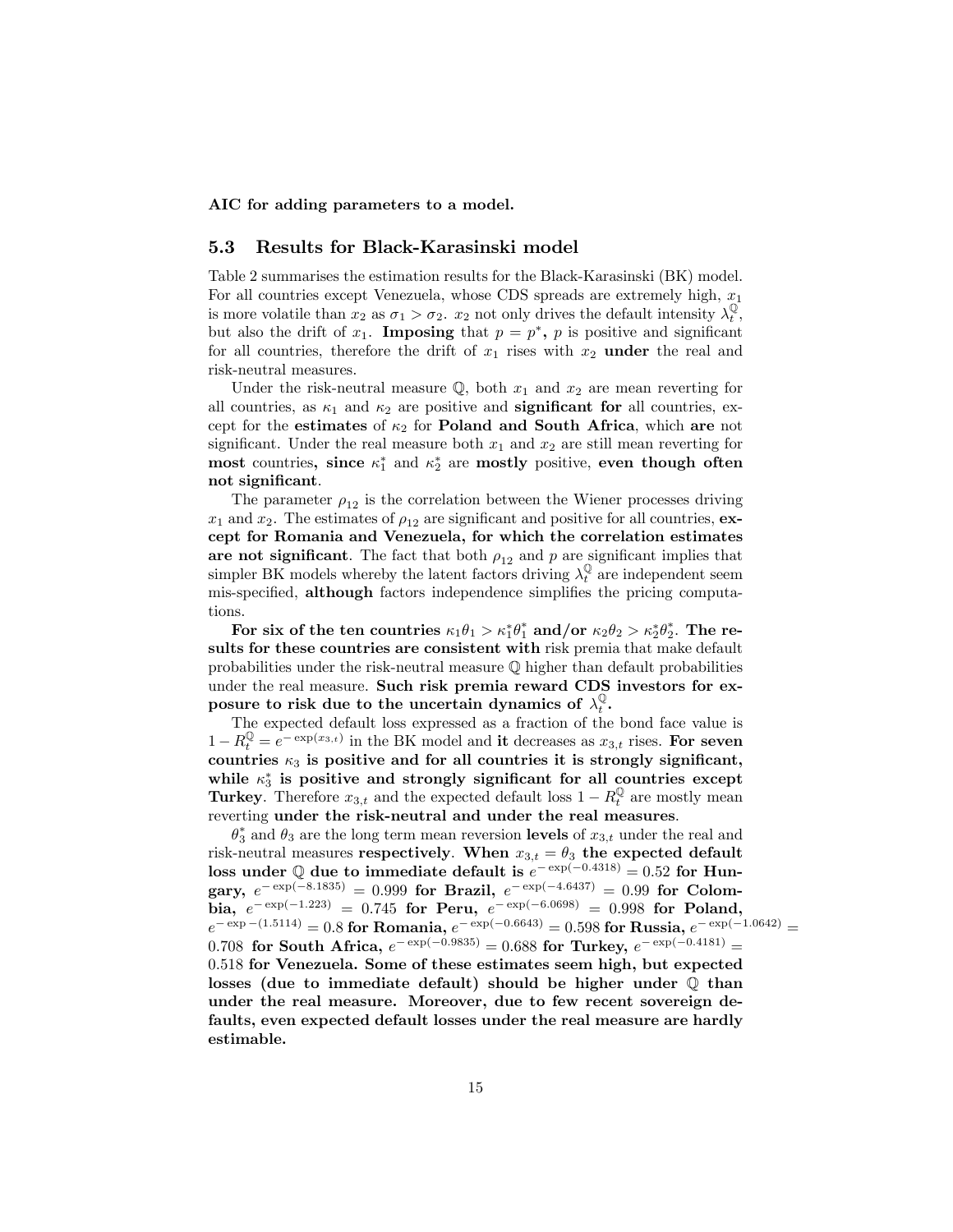If the market prices risk due to the uncertain dynamics of the expected default loss over time, expected default losses (due to future default) should be higher under the risk-neutral measure Q. Since expected default losses (due to immediate default) decrease in  $x_{3,t}$ , expected default losses (due to future default) decrease as the drift of  $x_{3,t}$  increases. For five of the ten countries  $\theta_3 \kappa_3 < \theta_3^* \kappa_3^*$ , but this is not convincing evidence that under the real measure the drift of  $x_{3,t}$  is higher, and expected default losses (due to future default) are lower, than under the risk-neutral measure Q. Under this point of view, the Black model seems more convincing than the BK model, as explained below.

The expected default loss under Q is also volatile over time. The lowest value of  $\sigma_3$  is 0.7294 for Turkey and  $\sigma_3$  is greater than 1 for all the other countries. To simplify computations, which otherwise risk becoming prohibitive,  $x_3$  is assumed independent of  $x_1$  and  $x_2$ , so that the dynamics of the expected default loss are independent of the dynamics of default probabilities.

#### [Table 2 about here]

#### 5.4 Results for Black model

**Table 3** presents the results for the Black model illustrated above. In Table 3  $q_1$ and  $q_2$  are parameters to be estimated, therefore the Black model has two more parameters than the BK model. The estimates of  $q_1$  and  $q_2$  are greater than 1 for all countries, except for  $q_2$  for South Africa, and almost all such estimates are significantly great than 1. For some **countries the estimate** of  $q_2$  is very high, so that the default intensity can be low even as  $x_{2,t}$  is high. Poland is the only country for which the estimate of  $q_2$  is not significant, because the estimated standard deviation of  $q_2$  is very high. When  $q_1 = q_2 = 1$  the survival probability reduces to the Black (1995) model. Estimation results for the model when  $q_1 = q_2 = 1$  are not reported here because they were relatively disappointing. Estimation results for the model when  $q_1 = q_2 = 2$  are not reported here for brevity, but such results tend to be only slightly worse than those reported, which assume no restrictions for  $q_1$  and  $q_2$ .

As in the BK model,  $x_{2,t}$  not only drives the default intensity  $\lambda_t^{\mathbb{Q}}$ , but also the drift of  $x_{1,t}$ . As in the BK model, also in the Black model the latent factors driving  $\lambda_t^{\mathbb{Q}}$ , namely  $x_1$  and  $x_2$ , are not independent, since  $\rho_{12}$  and p are significantly different from 0 for all countries, except for  $\rho_{12}$  of Venezuela. As in the BK model, also in the Black model we impose  $p = p^*$ . As in the BK model, also in the Black model  $p > 0$  for all countries, again implying that the drift of  $x_{1,t}$  rises with  $x_{2,t}$ .  $\rho_{12}$  is positive for some countries and negative for others. As in the BK model, also in the Black model  $x_1$  and  $x_2$  are mean reverting for **most** countries under the risk-neutral measure  $\mathbb{Q}$ , since  $\kappa_1$  and  $\kappa_2$  are **positive for most countries and** significantly different from 0 for all countries.  $\kappa_2^*$  shows that under the real measure  $x_{2,t}$  is again mean reverting for all countries, except for Colombia, while  $\kappa_1^*$  shows that  $x_{1,t}$  does not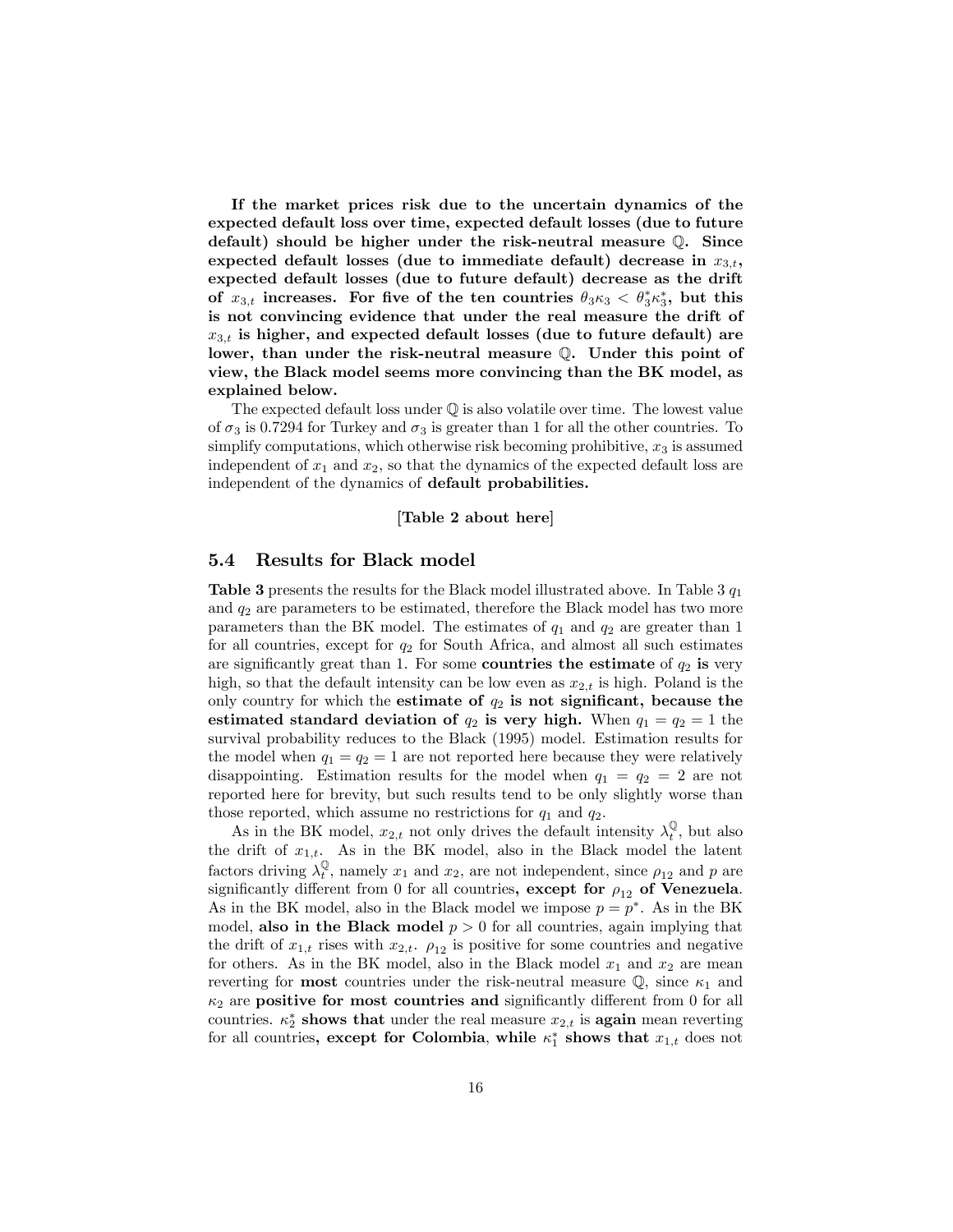revert toward  $\theta_1^*$  for six of the ten countries. For more than half of the countries  $\kappa_1\theta_1 > \kappa_1^*\theta_1^*$  and/or  $\kappa_2\theta_2 > \kappa_2^*\theta_2^*$ . For these countries risk premia appear to make default probabilities under the risk-neutral measure higher than under the real measure.

For the Black model the expected default loss at time  $t$  (due to immediate **default**) is  $e^{-\max(x_3,t,0)^2}$  under the risk-neutral measure Q and therefore it tends to decrease in  $x_{3,t}$ .  $\sigma_3$  is significantly higher than one for all countries except Turkey, which implies that the expected default loss is indeed volatile. In the Black model  $x_{3,t}$  is mean reverting under both the real and risk-neutral measures for **most** countries **as**  $\kappa_3, \kappa_3^* > 0$ . As in the BK model, also in the Black model  $x_3$  is assumed independent of  $x_1$  and  $x_2$ , so that the expected default loss is independent of default probabilities. For all countries  $\theta_3$  <  $\theta_3^*$ . This result, coupled with the fact that  $\kappa_3$  and  $\kappa_3^*$  are mostly positive and significant, means that the long term mean reversion level of  $x_{3,t}$  tends to be higher in the real measure than in the riskneutral measure  $\mathbb{Q}$ , which, since default losses decrease in  $x_{3,t}$ , in turn implies that expected future default losses tend to be higher in the risk-neutral measure Q than under the real measure, other things equal. This implies that the risk due to uncertain time variations in the expected default loss seems a risk priced by the market for most countries, according to the Black model. Under this point of view, the Black model seems more convincing than the BK model.

The Akaike information criterion AIC and Schwartz's Bayesian Information Criterion SBIC in Tables 2 and 3 suggest that in-sample the Black model better fits CDS spreads than the BK model for six out of the ten countries, while BK performs better for Peru, Poland, Romania and South Africa. While the Black model has already gained acceptance in the literature on the term structure of interest rates, these results show its good empirical performance also for sovereign CDS pricing.

[Table 3 about here]

#### 5.5 Results for model Q3

Table 4 presents the results for  $Q_3$ , i.e. the quadratic model where  $l_t^{\mathbb{Q}} = 0$ ,  $\lambda_t^{\mathbb{Q}} = x_{2,t}^2 + x_{3,t}^2$  and  $1 - R_t^{\mathbb{Q}} = e^{-x_{4,t}^2}$ ,  $x_2$  and  $x_3$  drive the default intensity and  $x_4$  drives the expected default loss. All factors are correlated, so that expected default losses and survival probabilities are not independent, unlike in the BK and Black models. In Q3 liquidity risk is ignored, as it was ignored for the BK and Black models. Table 4 shows that  $x_3$  is mean reverting under the risk-neutral measure for all countries, but not under the real measure.  $x_2$  is mean revering under both the real and risk-neutral measures, except for Peru and South Africa.  $x_4$  is mostly mean averting.  $x_1$ plays no role in Q3. Correlation coefficients for the shocks driving  $x_2, x_3$  and  $x_4$ are both positive and negative and often significantly different from zero.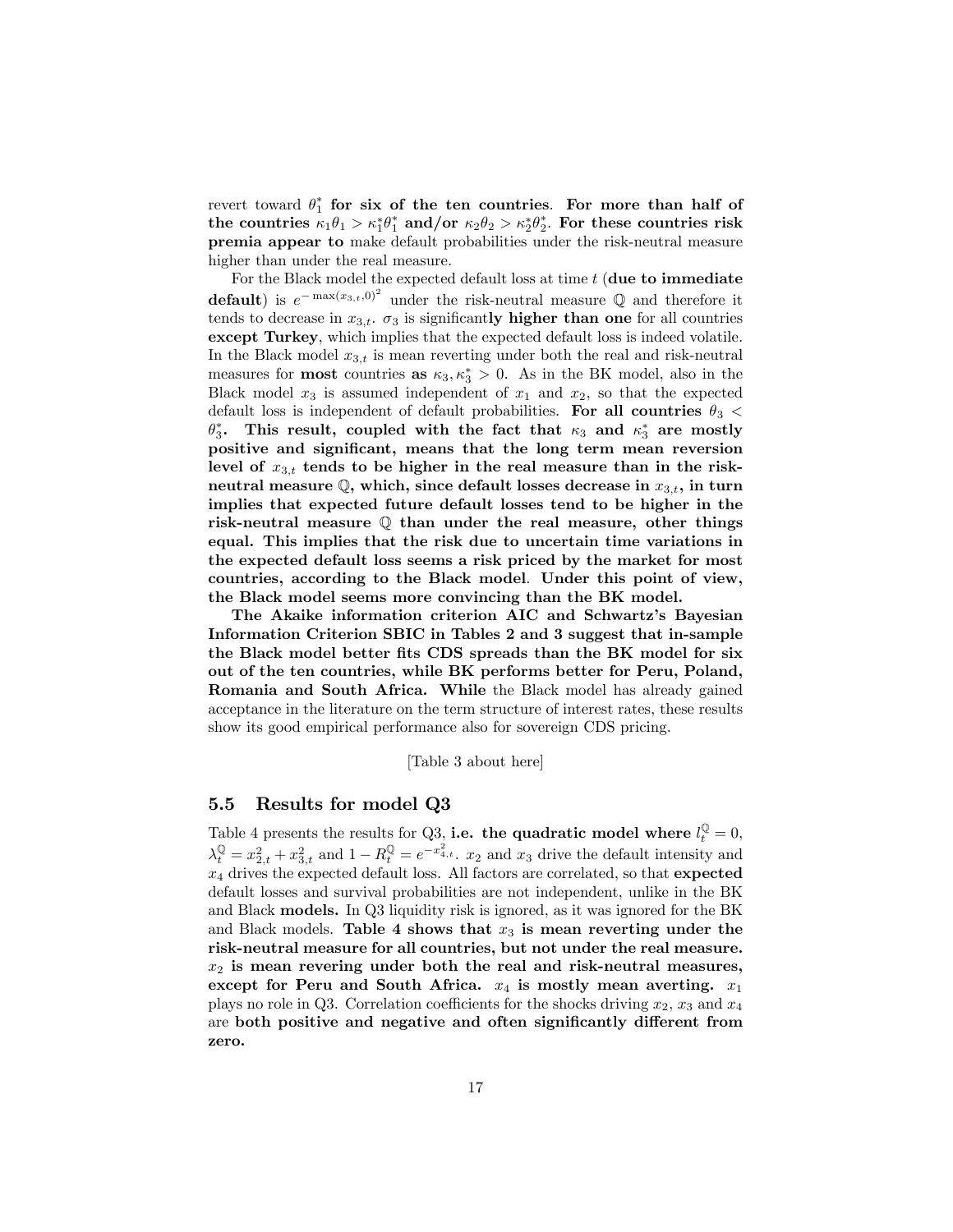BK, Black and Q3 all assume two factors driving the default intensity and one factor driving the default loss. Both AIC and SBIC in Tables 2, 3 and 4 show that in-sample Q3 performs clearly better than BK and Black for all countries, with the exception of Venezuela where Black beats Q3. The relative strength of Q3 seems partly due to the fact that the factor driving the default loss is correlated with the factors driving the default intensity, while the BK and Black models rule out such correlation to avoid prohibitive numerical solutions for CDS spreads, which are not an issue for quadratic models. Taken together Tables 2, 3 and 4 provide strong in-sample evidence in favour of model Q3 in the "race" with BK and Black for sovereign CDS pricing.

Tables 2, 3 and 4 assume that only credit risk affects sovereign CDS spreads, not liquidity risk. This assumption does not seem to distort the above "race" and the conclusions about the relative merits of BK, Black and Q3. However omitting liquidity risk can entail model mis-specification, as implied by recent studies, such as Badaoui, Cathcart and El-Jahel (2013, 2015). Therefore we consider also quadratic model Q4, which "adds" liquidity risk to **Q3. Q3** is a special case of Q4 as we impose the restricttions  $\sigma_1 = \kappa_1 = \kappa_1^* =$  $x_{1,0} = 0$ . The p values of the in-sample likelihood ratio test for these parameter restrictions are shown at the bottom of Table 4 in the row named "p value lk ratio". p values are virtually equal to 0 for all countries, therefore the restrictions of Q3 are clearly rejected in favour of Q4. Liquidity risk appears to affect CDS spreads.

[Table 4 about here]

#### 5.6 Results for model Q4

Table 5 reports the results for model Q4 presented above. In Q4 the liquidity factor is  $x_1$  and it can be positive or negative, while  $x_2$  and  $x_3$  drive the default intensity and  $x_4$  drives the expected default loss as in Q3. Unlike  $\mathbf{Q4}$ , no model in previous literature seems to account for both stochastic recovery and liquidity risk at the same time in pricing CDS's. According to both AIC and SBIC, in-sample Q4 performs significantly better than Q3 for all countries. This is evidence that liquidity risk improves CDS pricing, a result that confirms the findings in Badaoui, Cathcart and El-Jahel (2013, 2015) and in Corò, Dufour, Varotto (2013) among others.

For Q4 the volatility parameters  $\sigma_1$ ,  $\sigma_2$ ,  $\sigma_3$ ,  $\sigma_4$  are all significant for all countries. The long term mean  $\theta_1^*$  of the liquidity factor  $x_1$  under the real measure is significant only for Hungary and Venezuela. For most countries  $\kappa_1^*$  appears not significantly different from 0. These results support the assumption of Badaoui, Cathcart and El-Jahel (2013) of no drift under the real measure for the factors driving liquidity risk. The evidence in favour of risk premia due to the uncertain dynamics of the liquidity risk factor seems weak.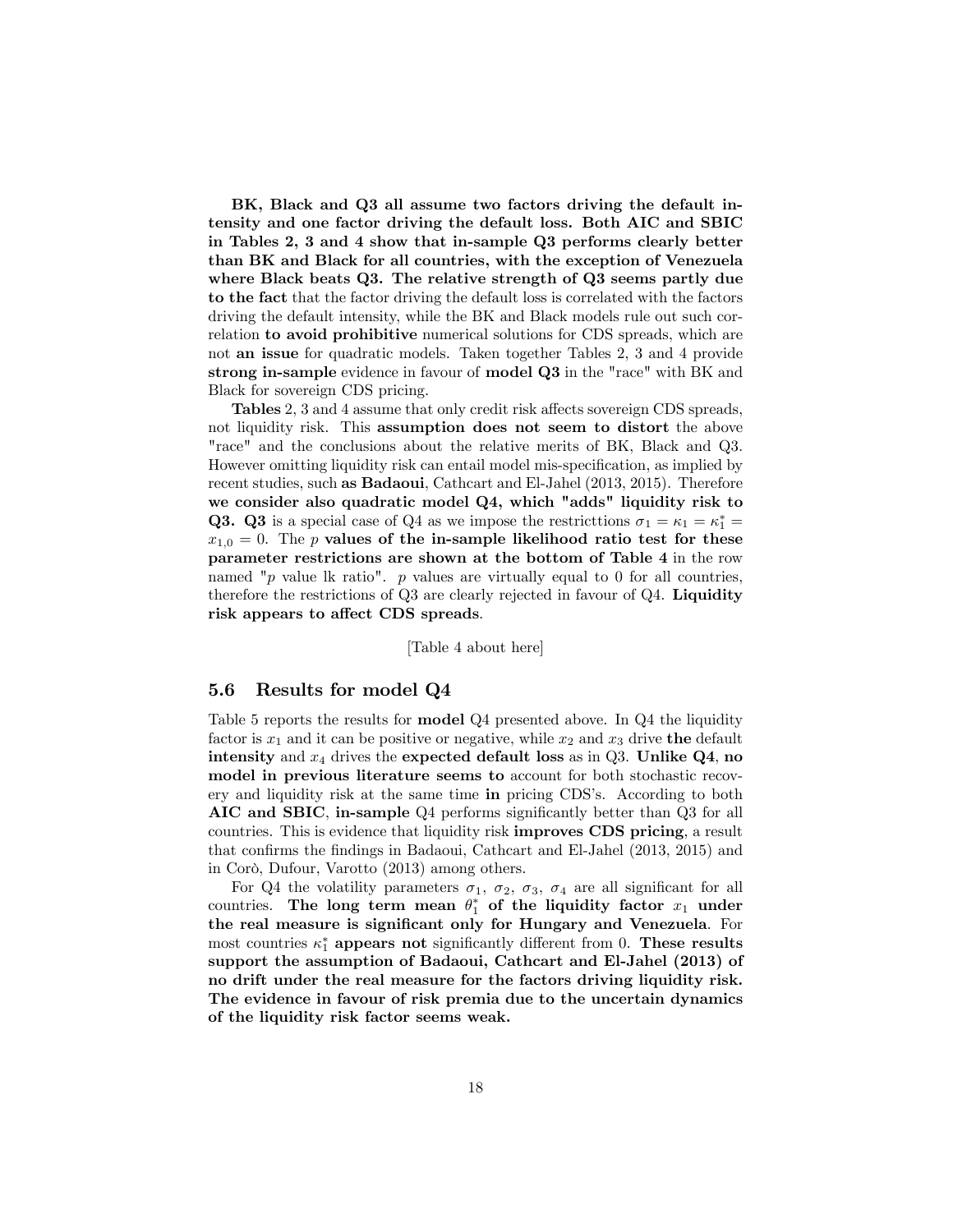Under the risk-neutral measure the factors  $x_2$  and  $x_3$  driving the default intensity are mean reverting for almost all countries, and so is the factor  $x_4$  driving the default loss.  $\theta_4^*$  is not significant for any country.  $\kappa_3$  is positive and significant for all countries, while  $\kappa_3^*$  is significant for only four countries. As in  $Q3$ , also in  $Q4$  most correlation coefficients are significantly different from 0 and can be positive or negative. Figure 1 shows how CDS spreads predicted by Q4 match Brazilís actual CDS spreads over the in-sample period (the whole sample minus the last 400 trading days) and the out-of-sample period (the last 400 trading days).

> [Table 5 about here] [Figure 1 about here]

The "in-sample" evidence is clearly in favour of model Q4 and against the BK model. Table 6 summarises such evidence for all models in the rows named "Average AIC" and "Average SBIC" near the bottom of the table. Average AIC and Average SBIC are averages of AIC and SBIC across the ten countries. Even though they do not have a precise statistical meaning, they summarise "in-sample" performance: Q4 ranks Örst, Q3 second, Black third and BK fourth. Country level SBIC and AIC are largely consistent with this ranking. Unreported results confirm that quadratic models perform best even if we use the entire available data sample for "in-sample" estimation. However the "out-of-sample" evidence leads to different conclusions, as discussed below.

## 6 In-sample and out-of-sample pricing errors

To compare in-sample and out-of-sample model performance, Tables 2 to 6 display two measures of distance between model predicted CDS spreads and observed CDS spreads: MAPE (mean absolute percentage errors) and RMSE (root mean squared errors). MAPE and RMSE are calculated using daily CDS spreads, excluding the first observation date. Tables 2 to 5 present MAPE, which are the average absolute value of the daily difference between model predicted CDS spread and observed CDS spread divided by the observed CDS spread. Table 6 presents RMSE, which are the square root of the average of the square of the daily difference between model predicted CDS spread and observed CDS spread. During the 2008-2009 financial crisis there are short periods of stale CDS spreads for the two year maturity for Hungary and for the one year maturity for Peru, which explain the unusually high pricing errors for all models for these two maturities.

Tables 2 to 6 report two types of out-of-sample RMSE and MAPE in the grey shaded areas of the tables. The first type are time series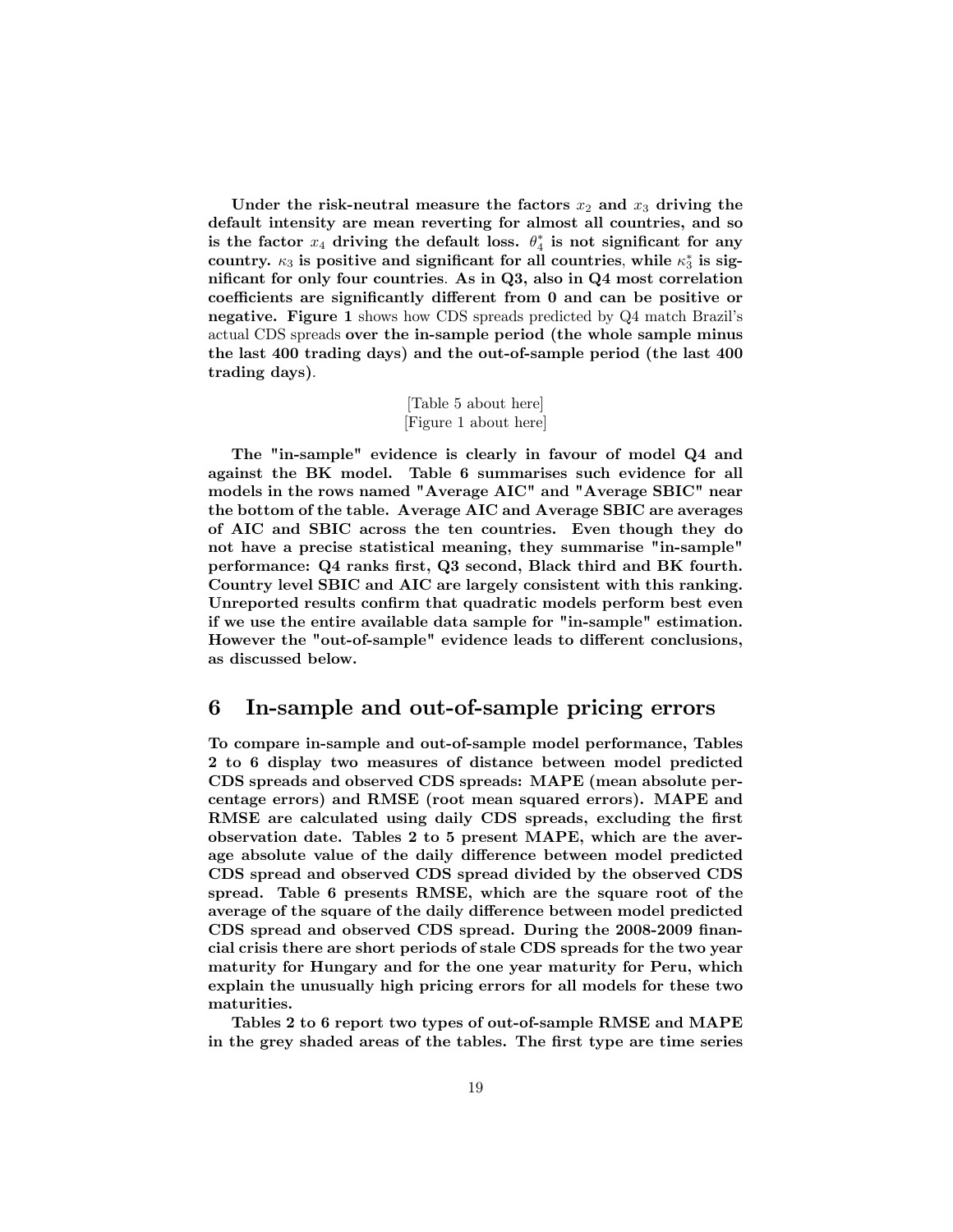out-of-sample RMSE (hereafter TSOOS RMSE) and MAPE (hereafter TSOOS MAPE); these are computed by first estimating the models using all the CDS maturities, but excluding the observations for the last 400 trading days in the sample, and then by using the models so estimated to predict though the Kalman Filter the out-ofsample CDS spreads for the last 400 trading days. The "in-sample" counterparts of TSOOS RMSE are TSIS RMSE (time series in-sample RMSE) and the in-sample counterparts of TSOOS MAPE are TSIS MAPE.

The second type out-of-sample errors are cross sectional out-ofsample RMSE (hereafter CSOOS RMSE) and MAPE (hereafter CSOOS MAPE); these are computed by first estimating the models using only the CDS spreads of maturities of five, seven and ten years (this is the "in-sample" estimation) and then by using the models so estimated to predict the out-of-sample CDS spreads of maturities of one, two and three years. This severe test can highlight model deficiencies. A model may be able to fit long term CDS spreads well at the expense of implying unrealistic dynamics of the default intensity and of short term CDS spreads; this is indeed the case of the quadratic models as shown below. The "in-sample" counterparts of CSOOS RMSE are CSIS RMSE (cross sectional in-sample RMSE) and the in-sample counterparts of CSOOS MAPE are CSIS MAPE.

The rows named "Average" in Tables 2 to 6 compute the average MAPE (in-sample or out-of-sample) and the average RMSE (insample or out-of-sample) across all CDS maturities for each single country and model.

TSOOS MAPE and TSIS MAPE for each model and country are reported in Tables 2 to 5. The bottom row of Table 6 reports for each model Average\* TSIS MAPE (time series in-sample MAPE), Average\* TSOOS MAPE (time series out-of-sample MAPE) and Average\* MAPE (across both TSIS and TSOOS MAPE). These averages are computed across all countries and all CDS maturities using the MAPE reported in Tables 2 to 5. It is striking that Q3 has the lowest Average\* TSIS MAPE of 4:22%, but the highest Average\* TSOOS MAPE of 4:688%, while Black has the highest Average\* TSIS MAPE of 4:955%, but the lowest Average\* TSOOS MAPE of 3; 885%. In-sample and out-of sample relative model performance differs markedly. Q4 has the lowest overall Average\* MAPE (across both TSIS and TSOOS MAPE) of 4.376%, but the out-of-sample perfomance of the Black model in the time series dimension seems the best.

Tables 2,3,4,5 show that for most models and countries TSOOS MAPE and TSOOS RMSE are smaller than their in-sample counterparts TSIS MAPE and TSIS RMSE. The reason for this unusual result is that the in-sample period spans the financial crisis of 2008 and 2009. Such market turbulence was absent in the out-of-sample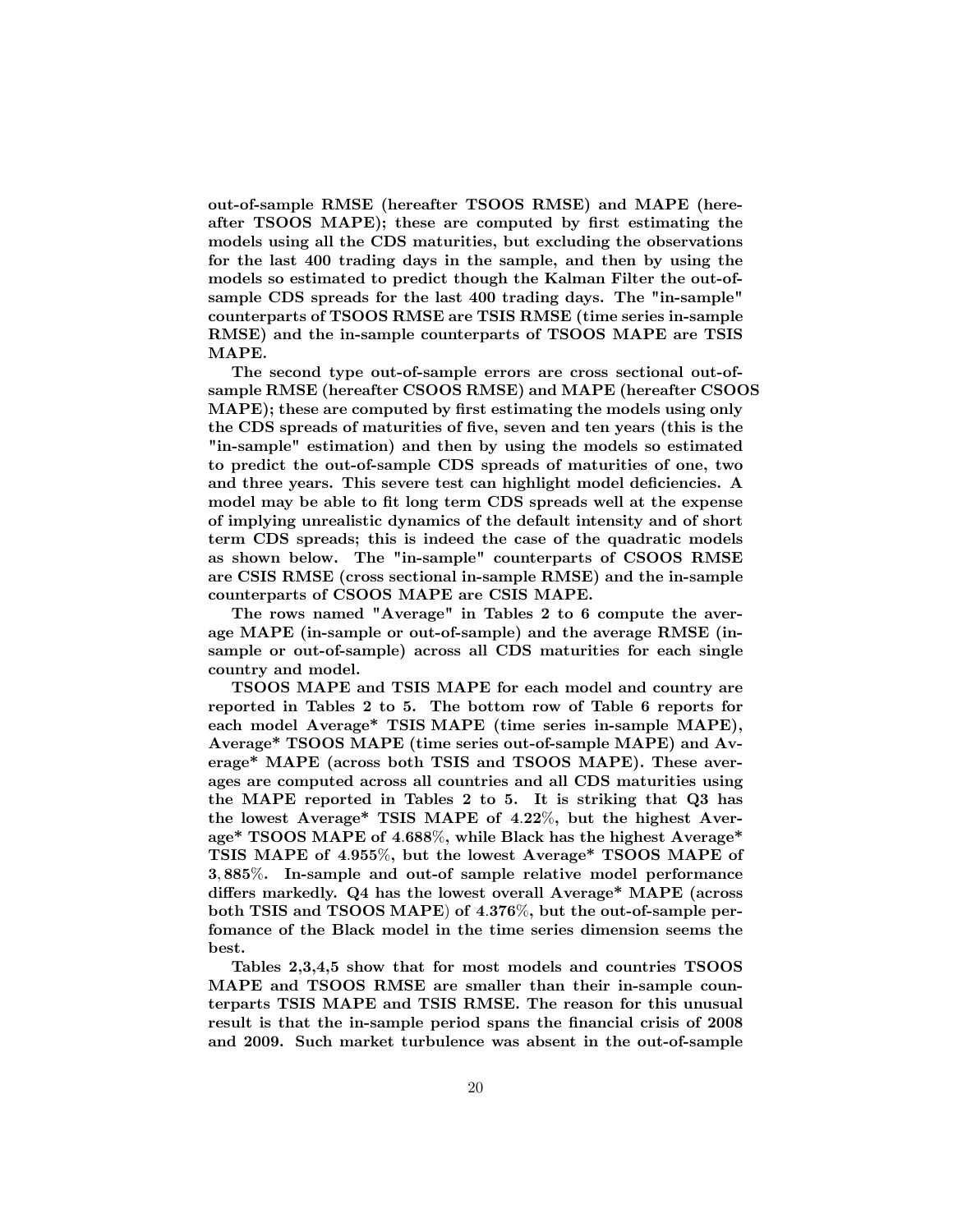period. Tables 2,3,4,5 also show that for almost all models and countries MAPE tend to be highest for the 1 year and/or 2 year CDS maturities.

For each model, country and CDS maturity TSIS RMSE in Table 6 tend to be higher than the corresponding  $h_1, h_2, h_3, h_5, h_7, h_{10}$  in Tables 2 to 5, which are the Kalman Filter estimates of the standard deviation of the daily difference between model predicted CDS spread and observed CDS spread for each CDS maturity. The reason is that these observation errors are not "white noise", while the Kalman Filter estimates assume that observation errors be Gaussian "white noise".

Tables 2 to 6 show that for all models Venezuela has the highest Average TSIS RMSE and the lowest Average TSIS MAPE, while Poland has the lowest Average TSIS RMSE and one of the highest Average TSIS MAPE. These averages are computed across the six CDS maturities. This in-sample evidence suggests that, for countries with higher CDS spreads, CDS pricing errors tend to be higher in absolute value (RMSE), but lower as a percentage of CDS spreads (MAPE). This feature of all the tested models shows that the models perform quite well even when credit risk is very high. For example, for the BK model the Average TSIS RMSE of 47 basis points of Venezuela are the highest, as shown in Table 6, but the Average TSIS MAPE of 2; 384% of Venezuela shown in Table 2 are the lowest. Instead for Poland the Average TSIS RMSE of 7 basis points are the lowest, as shown in Table 6, but the Average TSIS MAPE of 6,115% are the highest, as shown in Table 2.

The row named "Avg\* TSOOS RMSE" in the bottom part of Table 6 computes the average TSOOS RMSE across all countries and maturities for each model. The rows named "Avg\* TSIS RMSE", "Avg\* CSOOS RMSE", "Avg\* CSIS RMSE" compute similar averages for TSIS RMSE, CSOOS RMSE and CSIS RMSE respectively. The smallest Avg\* TSOOS RMSE are those of the Q4 and Black models (0:00081), followed by the Q3 model (0:00087) and by the BK model  $(0.0009)$ . Thus time series out-of-sample evidence confirms the "in-sample" merits of Q4. Model Q4 again "beats" model Q3. Adding a liquidity factor improves out-of-sample perfomance. However Avg\* TSOOS RMSE confirm the evidence based on MAPE: out-of-sample  $Q3$  performs worse than Black, despite similar "fit" in-sample.  $Avg*$ TSIS RMSE are similar and around 0:00165-0:00166 for all the four models.

The out-of-sample deficiencies of quadratic models are best highlighted by cross sectional out-of-sample evidence. In the row "Avg\* CSOOS RMSE" of Table 6, model  $Q4$  scores by far the worst  $(0.0141)$ , followed by  $Q3$  (0.0077) and then by Black (0.0059), while BK scores best (0:0037). These average CSOOS RMSE are computed for each model across the one, two and three year CDS maturities and across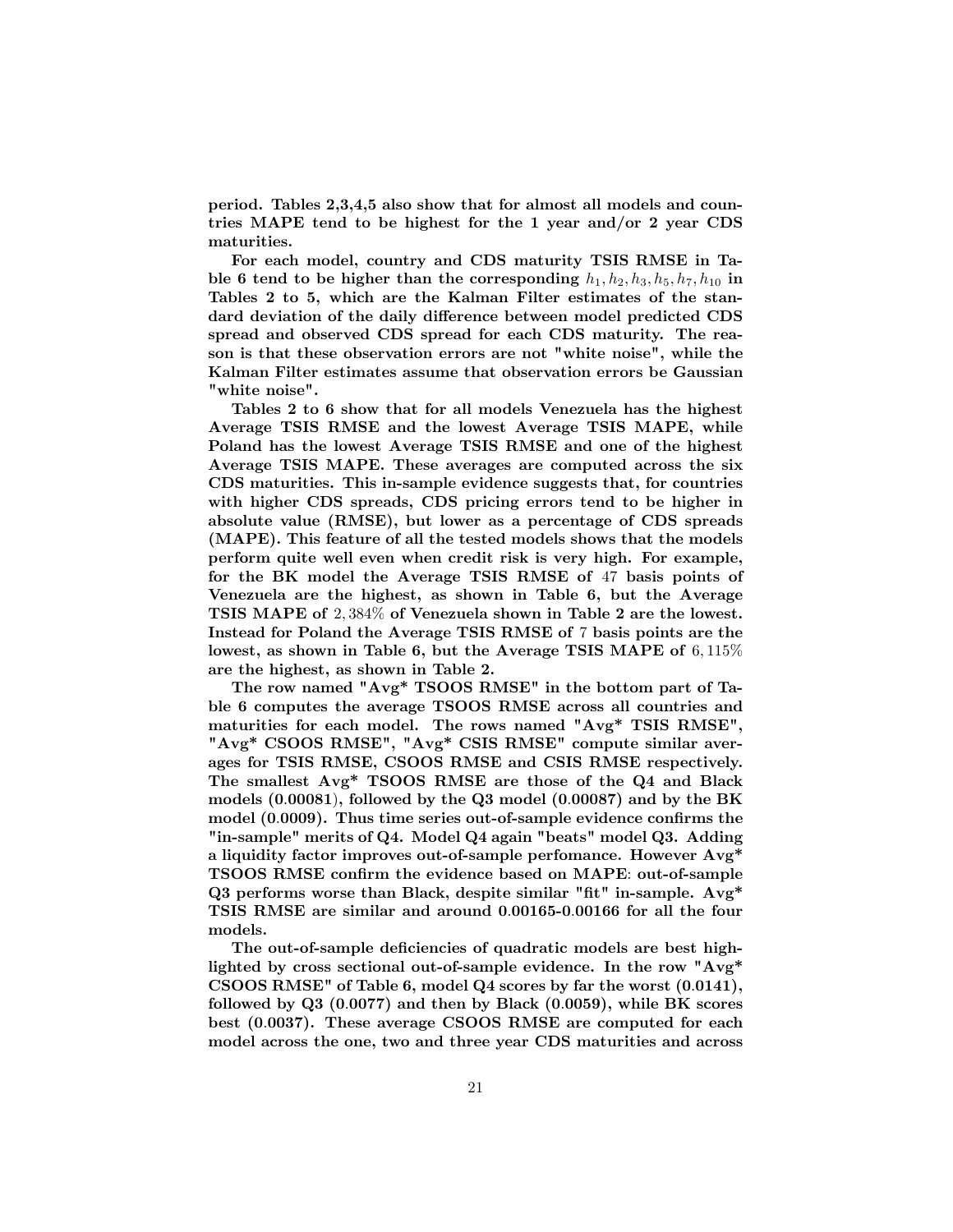all countries. Cross sectional out-of-sample evidence is in strong favour of the BK model and against quadratic models and in particular against Q4. Q4 performs even worse than Q3 because its greater number of parameters (34 for Q4 instead 25 for Q3) causes Q4 to more strongly over-fit the "in-sample" CDS maturities of five, seven and ten years.

The columns headed "CSOOS&CSIS RMSE" in Table 6 display for each model, each country and each maturity:

- the CSIS RMSE for the maturities of five, seven and ten years in the grey areas;

- the CSOOS RMSE for the maturities of one, two and three years;

- the Average CSOOS&CSIS RMSE across all six maturities in the rows named "Average"; remarkably the Average CSOOS&CSIS RMSE of the BK model are the lowest of all models in almost every country; for example for Brazil Average RMSE are 0:0015 for BK, 0:0019 for Black, 0:0028 for Q3 and 0:0022 for Q4; the BK model is the most immune from the tendency to over-fit "in-sample" CDS maturities at the expense of "out-of-sample" CDS maturities.

Quadratic models can well fit the "in-sample" long term CDS spreads, while at the same time predicting completely unrealistic short term CDS spreads. For example note the one year CSOOS RMSE of 0:0979 in the "CSOOS&CSIS RMSE" column for Venezuela for Q4. Q4 also performs much worse then Q3 along the same metric, and again this seems due to the higher number of parameters of Q4, i.e. to more over-Ötting of the "in-sample" maturities. Q3 has about the same number of parameters as the BK and Black models. This failure of quadratic models in the out-of-sample "cross section" of CDS spreads is notable since these models assume the absence of arbitrage across contemporaneous CDS spreads of different maturities, i.e. they consistently price of all CDS maturities. The reason for the failure may be that in quadratic models the default intensity, the expected default loss and the CDS spreads are quadratic, and therefore non-monotonic, functions of the factors.

This "non-monotonicity" of quadratic models also entails that the CDS spreads are non-monotonic in the drift parameters  $\theta_3, \theta_4$  even while  $\kappa_3, \kappa_4 > 0$ . In the BK and Black models default intensity and expected default loss are monotonic in the factors, therefore if  $\kappa_1,\kappa_2,\kappa_3 > 0$  CDS spreads cannot decrease as  $\theta_1, \theta_2, \theta_3$  increase.

A similar "non-monotonicity" concerns also the correlation parameters of quadratic models. For example, as  $\rho_{34}$  rises in model Q4, the instantaneous correlation between  $x_{3,t}$  and  $x_{4,t}$  rises, but the correlation between the expected default loss, which is quadratic in  $x_{4,t}$ , and the default intensity, which is quadratic in  $x_{3,t}$ , can either rise or fall, and so can CDS spreads too.

These "non-monotonicities" make it more difficult to give an economic interpretation to the risk-premia, drift and correlation parame-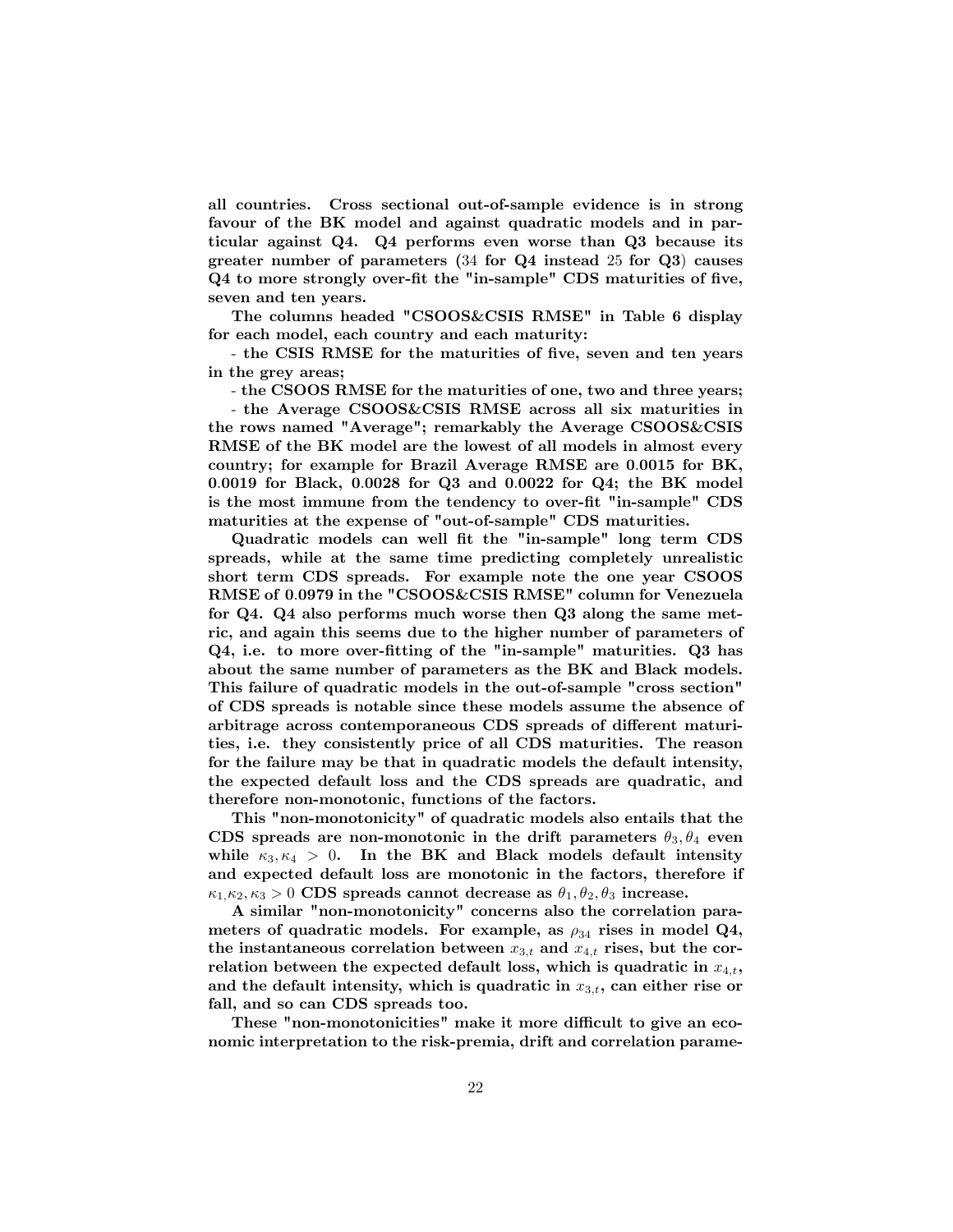ters of quadratic models than to the risk-premia, drift and correlation parameters of the BK and Black models.

## 7 Conclusion

This paper has tested new specifications of promising non-linear Gaussian CDS pricing models using the sovereign CDS spreads of ten quite diverse countries. The models are quadratic Gaussian models, extensions of the Black (1995) model and extensions of the Black-Karasinski model. All these models prove to have relative strengths in fitting different aspects of sovereign CDS spreads, with the quadratic models performing best of all in-sample. Quadratic models are also more tractable than Black and Black-Karasinky models. The empirical evidence supports the view that liquidity risk affects CDS pricing jointly with default risk and default loss risk and quadratic models can easily model the correlations between all these risks, unlike the BK and Black models. However quadratic models have a marked tendency to over-fit some CDS spread maturities at the expense of other maturities. The BK model is particularly immune from this tendency and this seems the main strength of the BK model.

The Black model seems the best compromise; it has less of a tendency than quadratic models to over-fit some CDS maturities and displays the best out-of-sample performance in the time series dimension, even slightly superior to that of a quadratic model with liquidity risk, which has a few more parameters.

The choice of model may depend on out-of-sample errors in the cross section or in the time series of CDS spreads, but out-of-sample errors in the time series seem more relevant, as we estimate a model on past CDS spreads of all maturities and then use the model to predict current and future term structures of CDS spreads. For this reason the Black model seems the best compromise.

## A Vertical method of lines

Vertical MOL that is employed in this paper to price CDS according to the Black and Black-Karasinski models is taken from Realdon (2016) and is hereunder summarised for the reader. Realdon reports that MOL has advantages over the finite difference method for solving pricing PDE's. Here we only show how MOL with sequential splitting is used to compute survival probabilities for the Black-Karasinki, while the solution for the Black model is almost the same. Only in this Appendix, we write x to mean  $x_1$  and y to mean  $x_2$ . Thus  $V(x, y, \tau)$ or more simply V is a function of  $x, y$  and  $\tau$ . Then, dropping time subscripts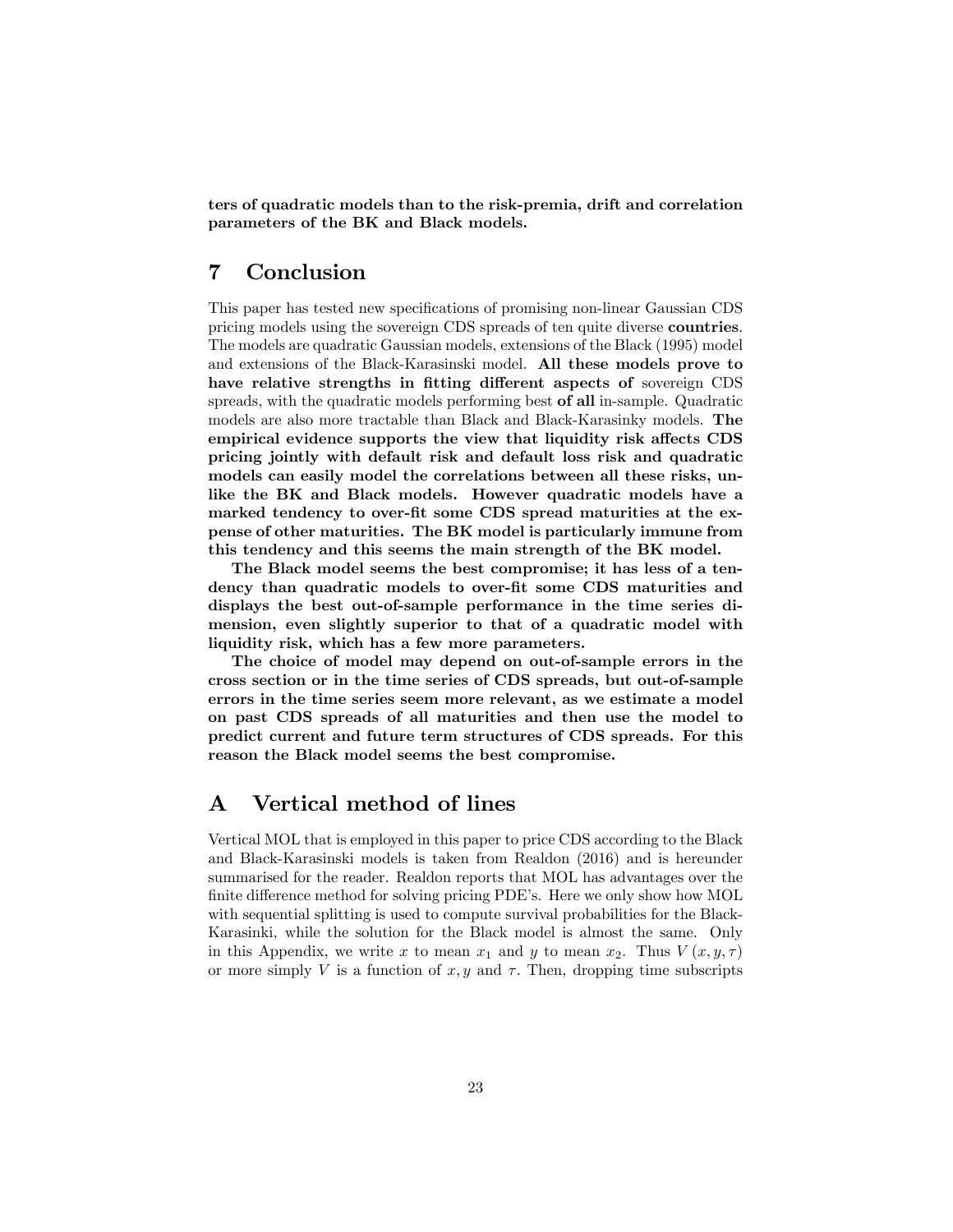equation 4 becomes for  $x, y \in (-\infty, \infty)$ 

$$
\frac{\partial V}{\partial \tau} = \frac{\partial^2 V}{\partial x \partial y} \rho_{12} \sigma_1 \sigma_2 + \frac{\partial^2 V}{\partial x^2} \frac{\sigma_1^2}{2} + \frac{\partial V}{\partial x} (py + \kappa_1 (\theta_1 - x)) + \frac{\partial^2 V}{\partial y^2} \frac{\sigma_2^2}{2} + \frac{\partial V}{\partial y} \kappa_2 (\theta_2 - y) + (\exp(x) + \exp(y)) V
$$
\n(22)\n
$$
V(\tau = 0) = 1, \quad \lim_{x \to -\infty} \frac{\partial^2 V}{\partial x^2} \to 0, \quad \lim_{x \to \infty} \frac{\partial^2 V}{\partial x^2} \to 0, \quad \lim_{y \to -\infty} \frac{\partial^2 V}{\partial y^2} \to 0, \quad \lim_{y \to \infty} \frac{\partial^2 V}{\partial y^2} \to 0,
$$

PDE 22 is solved over the finite region  $[x_1, x_I] \times [y_1, y_I]$ . We define the following grid

$$
x_i = i \cdot \delta x + x_0
$$
,  $\delta x = \frac{x_I - x_0}{I}$ ,  $y_j = j \cdot \delta y + y_0$ ,  $\delta y = \frac{y_I - y_0}{I}$   
for  $i, j = 1, 2, ..., I$ .

We now use vertical MOL to discretise the PDE in both "space" dimensions, but not in the time dimension, and then we "sequentially split" the discretised PDE. Define  $\tau_k = k \cdot \delta \tau$  for  $k = 0, 1, 2, ..., K$ .  $\delta \tau$  is the size of a time step.  $[0, K \cdot \delta \tau]$  is the time interval over which PDE 22 is solved. Using vertical MOL with sequential splitting, we approximate PDE 22 during the interval  $[\tau_k, \tau_{k+1}]$ as

$$
\frac{\partial u_{i,j}^{k+1}}{\partial \tau} = \frac{\rho_{12}\sigma_1\sigma_2}{2} \frac{\partial^2 u_{i,j}^{k+1}}{\partial x \partial y} + \frac{u_{i+1,j}^{k+1} - 2u_{i,j}^{k+1} + u_{i-1,j}^{k+1}}{(\delta x)^2} \frac{\sigma_1^2}{2} + \frac{u_{i+1,j}^{k+1} - u_{i-1,j}^{k+1}}{2 \cdot \delta x} (py_j + \kappa_1 (\theta_1 - x_i)) + \exp(\delta x \cdot i) u_{i,j}^{k+1}
$$
\n
$$
\frac{\partial v_{i,j}^{k+1}}{\partial \tau} = \frac{\rho_{12}\sigma_1\sigma_2}{2} \frac{\partial^2 v_{i,j}^{k+1}}{\partial x \partial y} + \frac{v_{i,j+1}^{k+1} - 2v_{i,j}^{k+1} + v_{i,j-1}^{k+1}}{(\delta y)^2} \frac{\sigma_2^2}{2} + \frac{v_{i,j+1}^{k+1} - v_{i,j-1}^{k+1}}{2 \cdot \delta y} \kappa_2 (\theta_2 - y_j) + \exp(\delta y \cdot j) v_{i,j}^{k+1}
$$
\n
$$
\frac{\partial^2 u_{i,j}^{k+1}}{\partial x \partial y} \simeq \frac{u_{i+1,j+1}^{k+1}(\tau_k) - u_{i-1,j+1}^{k+1}(\tau_k) - u_{i+1,j-1}^{k+1}(\tau_k) + u_{i-1,j-1}^{k+1}(\tau_k)}{4\delta x \delta y}
$$
\n
$$
\frac{\partial^2 v_{i,j}^{k+1}}{\partial x \partial y} \simeq \frac{v_{i+1,j+1}^{k+1}(\tau_k) - v_{i-1,j+1}^{k+1}(\tau_k) - v_{i+1,j-1}^{k+1}(\tau_k) + v_{i-1,j-1}^{k+1}(\tau_k)}{4\delta x \delta y}
$$
\n
$$
u_{i,j}^{k+1}(\tau_k) = v_{i,j}^k(\tau_k)
$$
\n
$$
v_{i,j}^{k+1}(\tau_k) = u_{i,j}^{k+1}(\tau_{k+1})
$$
\nfor  $i, j = 1, 2, ..., I$ .

We can rewrite this system of equations as

$$
\frac{\partial \mathbf{u}_{j}^{k+1}}{\partial \tau} = \mathbf{M}_{u}(j) \cdot \mathbf{u}_{j}^{k+1} + \mathbf{q}_{j}^{k+1}(u)
$$
\n
$$
\mathbf{u}_{j}^{k+1}(\tau_{k}) = \mathbf{v}_{j}^{k}(\tau_{k})
$$
\n
$$
\left(\frac{\partial \mathbf{v}^{k+1,i}}{\partial \tau}\right)' = \mathbf{M}_{v} \cdot (\mathbf{v}^{k+1,i})' + (\mathbf{q}^{k+1,i}(v))'
$$
\n
$$
\mathbf{v}^{k+1,i}(\tau_{k}) = \mathbf{u}^{k+1,i}(\tau_{k+1})
$$
\n(23)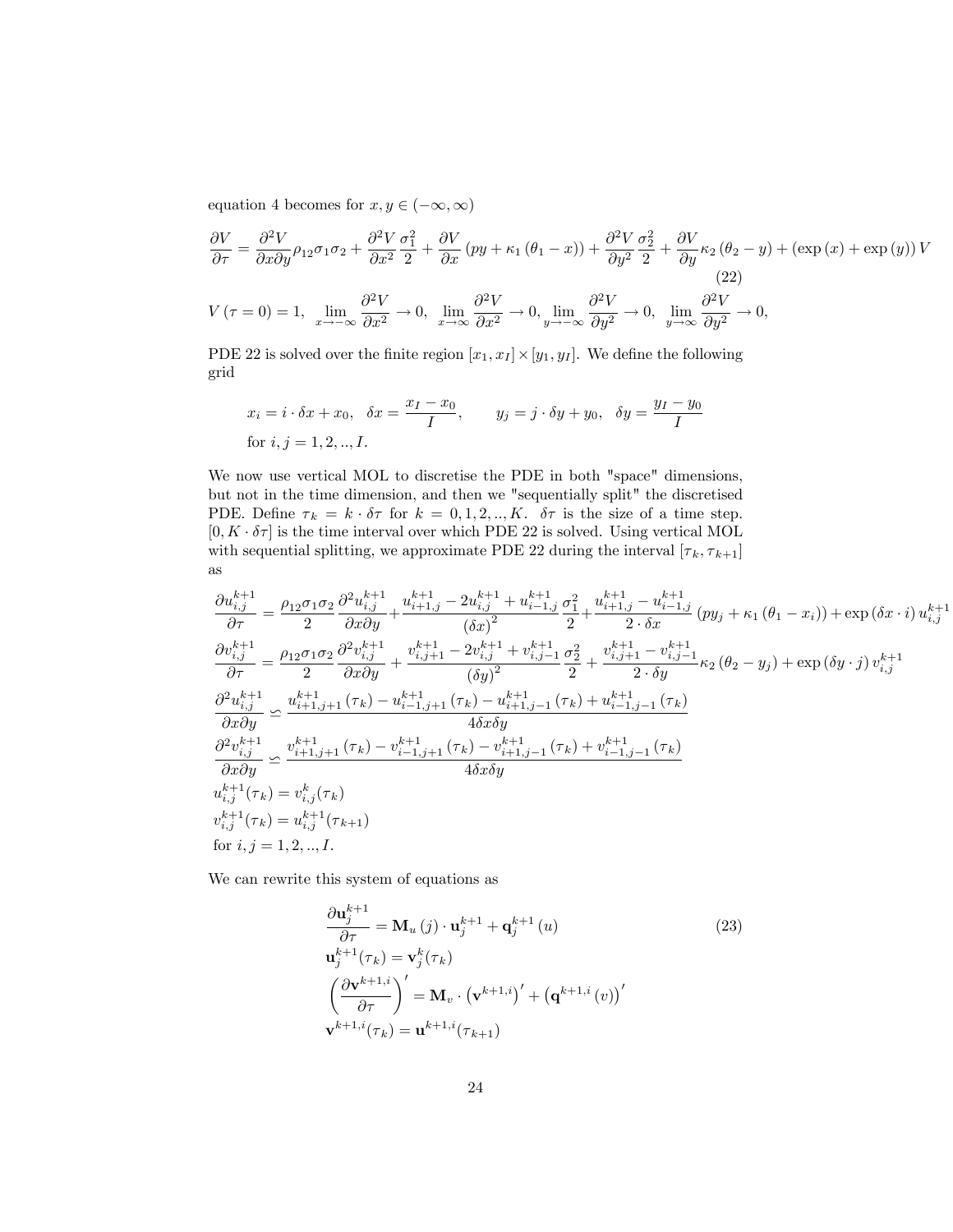for  $i,j=1,2,..,I$  and  $k=0,1,2,..,K$  with

$$
\mathbf{u}_{j}^{k+1} = \left[ \begin{array}{c} u_{1,j}^{k+1} \\ \ldots \\ u_{I,j}^{k+1} \end{array} \right] \quad \mathbf{v}_{j}^{k+1} = \left[ \begin{array}{c} v_{1,j}^{k+1} \\ \ldots \\ v_{I,j}^{k+1} \end{array} \right] \quad \frac{\partial \mathbf{u}_{j}^{k+1}}{\partial \tau} = \left[ \begin{array}{c} \frac{\partial u_{1,j}^{k+1}}{\partial \tau} \\ \ldots \\ \frac{\partial u_{I,j}^{k+1}}{\partial \tau} \end{array} \right] \quad \frac{\partial \mathbf{v}_{j}^{k+1}}{\partial \tau} = \left[ \begin{array}{c} \frac{\partial v_{1,j}^{k+1}}{\partial \tau} \\ \ldots \\ \frac{\partial v_{I,j}^{k+1}}{\partial \tau} \end{array} \right]
$$

$$
\mathbf{M}_{u}(j) = \begin{bmatrix} 2\mathcal{A}_{x,1,j} + \mathcal{B}_{x,1,j} & \mathcal{C}_{x,1,j} - \mathcal{A}_{x,1,j} & 0 & \dots & 0 & 0 & 0 \\ \mathcal{A}_{x,2,j} & \mathcal{B}_{x,2,j} & \dots & 0 & 0 & 0 & 0 \\ \vdots & \vdots & \vdots & \ddots & \vdots & \vdots & \vdots \\ 0 & 0 & 0 & \dots & \mathcal{A}_{x,(I-1),j} & \mathcal{B}_{x,(I-1),j} & \mathcal{C}_{x,(I-1),j} \\ 0 & 0 & 0 & \dots & 0 & \mathcal{A}_{x,I,j} - \mathcal{C}_{x,I,j} & \mathcal{B}_{x,I,j} + 2\mathcal{C}_{x,I,j} \\ \mathcal{A}_{y,1} + \mathcal{B}_{y,1} & \mathcal{C}_{y,1} - \mathcal{A}_{y,1} & 0 & \dots & 0 & 0 & 0 \\ \vdots & \vdots & \vdots & \ddots & \vdots & \vdots & \vdots & \vdots \\ 0 & 0 & 0 & \dots & \mathcal{A}_{y,(I-1)} & \mathcal{B}_{y,(I-1)} & \mathcal{C}_{y,(I-1)} \\ 0 & 0 & 0 & \dots & \mathcal{A}_{y,I} - \mathcal{C}_{y,I} & \mathcal{B}_{y,I} + 2\mathcal{C}_{y,I} \end{bmatrix}
$$

$$
\mathcal{A}_{x,i,j} = \frac{1}{2} \left( \left( \frac{\sigma_1}{\delta x} \right)^2 - \frac{(py_j + \kappa_1(\theta_1 - x_i))}{\delta x} \right), \quad \mathcal{A}_{y,j} = \frac{1}{2} \left( \left( \frac{\sigma_2}{\delta y} \right)^2 - \frac{\kappa_2(\theta_2 - y_j)}{\delta y} \right),
$$
  

$$
\mathcal{B}_{x,i,j} = \exp\left( \delta x \cdot i \right) - \left( \frac{\sigma_1}{\delta x} \right)^2, \qquad \qquad \mathcal{B}_{y,j} = \exp\left( \delta y \cdot j \right) - \left( \frac{\sigma_2}{\delta y} \right)^2,
$$
  

$$
\mathcal{C}_{x,i,j} = \frac{1}{2} \left( \left( \frac{\sigma_1}{\delta x} \right)^2 + \frac{(py_j + \kappa_1(\theta_1 - x_i))}{\delta x} \right), \quad \mathcal{C}_{y,j} = \frac{1}{2} \left( \left( \frac{\sigma_2}{\delta y} \right)^2 + \frac{\kappa_2(\theta_2 - y_j)}{\delta y} \right),
$$

$$
\mathbf{Q}^{k+1}\left(u\right) = \begin{bmatrix}\ldots, \mathbf{q}_{j}^{k+1}\left(u\right), \ldots\end{bmatrix} \quad \mathbf{Q}^{k+1}\left(v\right) = \begin{bmatrix}\ldots \\ \mathbf{q}^{k+1,i}\left(v\right) \\ \ldots \end{bmatrix} \quad \mathbf{U}^{k+1} = \begin{bmatrix}\ldots, \mathbf{u}_{j}^{k+1}, \ldots\end{bmatrix} \quad \mathbf{V}^{k+1} = \begin{bmatrix}\ldots \\ \mathbf{v}^{k+1,i} \\ \ldots \end{bmatrix}
$$

$$
\mathbf{q}_{j}^{k+1}\left(u\right)=\left[\begin{array}{c}0\\ \frac{\rho_{12}\sigma_{1}\sigma_{2}}{2}\frac{v_{3,j+1}^{k+1}\left(\tau_{k}\right)-v_{1,j+1}^{k+1}\left(\tau_{k}\right)-v_{3,j-1}^{k+1}\left(\tau_{k}\right)+v_{1,j-1}^{k+1}\left(\tau_{k}\right)}{4\delta x\delta y}\\\cdot\\\frac{\rho_{12}\sigma_{1}\sigma_{2}}{2}\frac{v_{i+1,j+1}^{k+1}\left(\tau_{k}\right)-v_{i-1,j+1}^{k+1}\left(\tau_{k}\right)-v_{i+1,j-1}^{k+1}\left(\tau_{k}\right)+v_{i-1,j-1}^{k+1}\left(\tau_{k}\right)}{4\delta x\delta y}\\\cdot\\\cdot\\\frac{\rho_{12}\sigma_{1}\sigma_{2}}{2}\frac{v_{1,j+1}^{k+1}\left(\tau_{k}\right)-v_{1-2,j+1}^{k+1}\left(\tau_{k}\right)-v_{1,j-1}^{k+1}\left(\tau_{k}\right)+v_{1-2,j-1}^{k+1}\left(\tau_{k}\right)}{4\delta x\delta y}\end{array}\right]
$$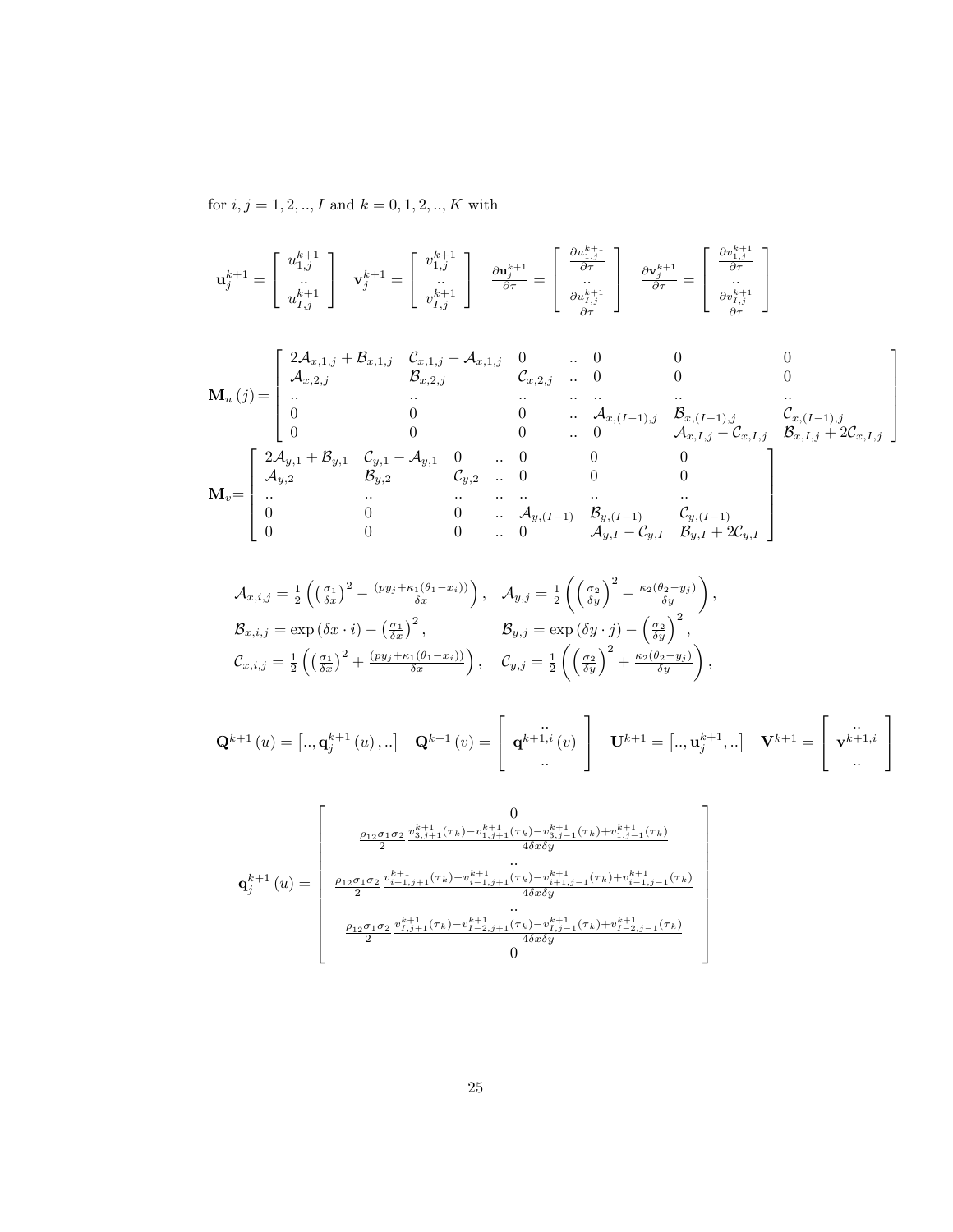$$
\mathbf{q}^{k+1,i}\left(v\right)=\left(\begin{array}{c} 0\\ \frac{\rho_{12}\sigma_{1}\sigma_{2}}{2}\frac{u_{i+1,3}^{k+1}(\tau_{k+1})-u_{i-1,3}^{k+1}(\tau_{k+1})-u_{i+1,1}^{k+1}(\tau_{k+1})+u_{i-1,1}^{k+1}(\tau_{k+1})}{4\delta x\delta y} \\ \vdots\\ \frac{\rho_{12}\sigma_{1}\sigma_{2}}{2}\frac{u_{i+1,j+1}^{k+1}(\tau_{k+1})-u_{i-1,j+1}^{k+1}(\tau_{k+1})-u_{i+1,j-1}^{k+1}(\tau_{k+1})+u_{i-1,j-1}^{k+1}(\tau_{k+1})}{4\delta x\delta y} \\ \vdots\\ \frac{\rho_{12}\sigma_{1}\sigma_{2}}{2}\frac{u_{i+1,1}^{k+1}(\tau_{k+1})-u_{i-1,1}^{k+1}(\tau_{k+1})-u_{i+1,j-2}^{k+1}(\tau_{k+1})+u_{i-1,j-2}^{k+1}(\tau_{k+1})}{4\delta x\delta y} \end{array}\right)
$$

:

 $\mathbf{u}_{j}^{k+1}$  is the j-th column of  $\mathbf{U}^{k+1}$ .  $\mathbf{v}^{k+1,i}$  is the *i*-th row of  $\mathbf{V}^{k+1}$ . The solution to system 23 is

$$
\mathbf{u}_{j}^{k+1} = -\mathbf{M}_{u}(j)^{-1} (\mathbf{I}_{I} - \exp(\delta \tau \cdot \mathbf{M}_{u}(j))) \cdot \mathbf{q}_{j}^{k+1}(u) + \exp(\delta \tau \cdot \mathbf{M}_{u}(j)) \cdot \mathbf{v}_{j}^{k+1}(\tau_{k})
$$
\n(24)\n
$$
\mathbf{v}^{k+1,i} (\tau_{k+1})' = -\mathbf{M}_{v}^{-1} (\mathbf{I}_{I} - \exp(\delta \tau \cdot \mathbf{M}_{v})) \cdot (\mathbf{q}^{k+1,i}(v))' + \exp(\delta \tau \cdot \mathbf{M}_{v}) \cdot (\mathbf{u}^{k+1,i})'
$$

for  $i, j = 1, 2, ..., I$ .  $I_I$  is the  $I \times I$  identity matrix.  $\mathbf{q}_j^{k+1}(u)$  is known from the previous time step. It is expedient to assume that the cross derivative be 0 on the boundaries, so that  $\mathbf{q}_{1}^{k+1}(u) = \mathbf{q}_{I}^{k+1}(u) = [0,..,0]$ ' and  $\mathbf{q}^{k+1,1}(v) =$  $\mathbf{q}^{k+1,I}(v) = [0,..,0].$  If  $\rho_{12} \neq 0$ , solution 24 may be unstable, unless  $\delta \tau \to 0$ .

## B Extended Kalman filter (EKF)

This Appendix describes how EKF is implemented to estimate models Q3 and Q4, The other models are estimated in a similar way. We introduce the following notation and assumptions:

 $\mathbf{x}_t = (x_{1,t}, x_{2,t}, x_{3,t}, x_{4,t})'$  are the latent factors;  $\mathbf{x}_t$  is a  $4 \times 1$  vector;

 $\hat{\mathbf{x}}_{t-}$  is the estimator of  $\mathbf{x}_t$  conditional on information on date  $t-1$ ;  $\hat{\mathbf{x}}_t$  is the estimator of  $x_t$  conditional on information at time  $t$ ;

 $\mathbf{P}_{t-} = E_{t-1} \left[ (\mathbf{x}_t - \hat{\mathbf{x}}_{t-}) (\mathbf{x}_t - \hat{\mathbf{x}}_{t-})' \right]; E_{t-1} \left[ \ldots \right]$  is the real measure expectation operator conditional on time  $t-1$  information;

 $\mathbf{o}_t = (o_{1,t}, o_{2,t}, o_{3,t}, o_{5,t}, o_{7,t}, o_{10,t})'$  are the CDS spreads observed in the market on date t for maturities of  $1, 2, 3, 5, 7, 10$  years;

 $\mathbf{z} = \mathbf{z}(\mathbf{x}_t) = (z_{1,t}(\mathbf{x}_t), z_{2,t}(\mathbf{x}_t), z_{3,t}(\mathbf{x}_t), z_{5,t}(\mathbf{x}_t), z_{7,t}(\mathbf{x}_t), z_{10,t}(\mathbf{x}_t))^T$  is the time t vector of CDS spreads computed using a model; each spread being a function of  $\mathbf{x}_t$ ;  $\mathbf{z}(\mathbf{x}_t)$  is a  $6 \times 1$  vector;

 $-\epsilon_t$  is the vector of observation errors at time t, which is normally distributed such that  $\epsilon_t \sim N(\mathbf{0}_{6\times1}, \mathbf{H}_6)$ ;  $\mathbf{0}_{6\times1}$  is a  $6 \times 1$  column vector of zeroes;  $\mathbf{H}_6$  is a  $6 \times 6$  diagonal matrix;

- the observation errors  $\epsilon_t$  are uncorrelated with the  $x_t$  and with all lags of  $x_t$ ;  $x_0$  are the initial values of the latent factors and are parameters to be estimated.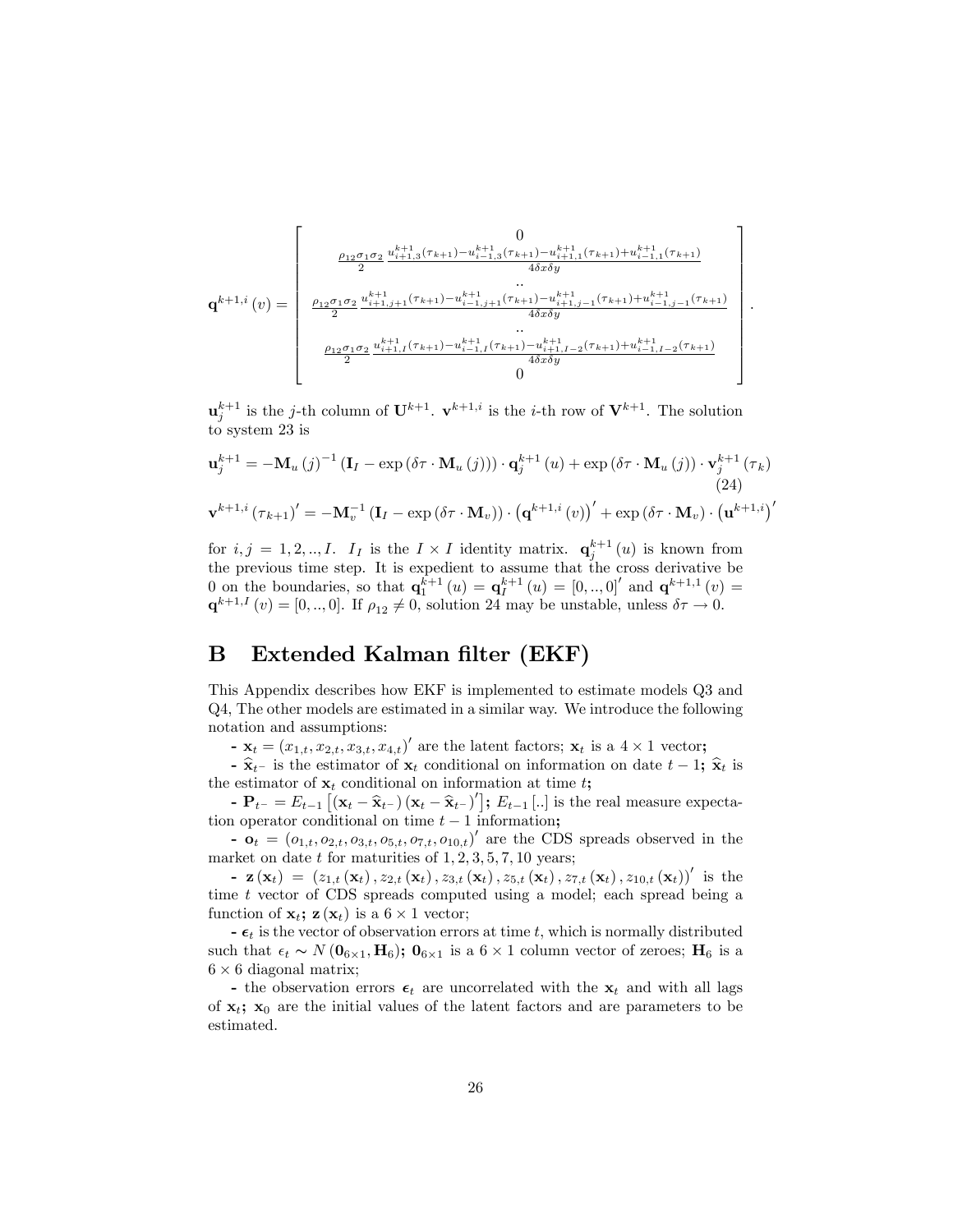The EKF equations are

$$
\widehat{\mathbf{o}}_{t^{-}} = E_{t-1} [\mathbf{o}_t] = \mathbf{z} (\widehat{\mathbf{x}}_{t^{-}})
$$
\n(25)

$$
\widehat{\mathbf{x}}_{t^{-}} = \boldsymbol{\phi}^* \boldsymbol{\theta}^* + (\mathbf{I} - \boldsymbol{\phi}^*) \mathbf{x}_{t-1} \tag{26}
$$

$$
\mathbf{P}_{t^{-}} = \boldsymbol{\phi}^* \mathbf{P}_{t-1}' \boldsymbol{\phi}^{*} + \boldsymbol{\Sigma} \boldsymbol{\Sigma}' \tag{27}
$$

$$
\mathbf{F}_t = \mathbf{D}_t \mathbf{P}_{t-} \mathbf{D}'_t + \mathbf{H} \tag{28}
$$

$$
\widehat{\mathbf{x}}_t = \widehat{\mathbf{x}}_{t-} + \widehat{\mathbf{P}}_t - \mathbf{D}_t' \mathbf{F}_t^{-1} \left( \mathbf{o}_t - \widehat{\mathbf{o}}_{t-} \right)
$$
(29)

$$
\widehat{\mathbf{P}}_t = \widehat{\mathbf{P}}_{t^-} - \widehat{\mathbf{P}}_{t^-} \mathbf{D}_t' \mathbf{F}_t^{-1} \mathbf{D}_t \widehat{\mathbf{P}}_{t^-}
$$
\n(30)

$$
\mathbf{D}_{t} = \left[\frac{\partial \mathbf{z}\left(\mathbf{x}_{t}\right)}{\partial \mathbf{x}_{t}^{\prime}}\right]_{\mathbf{x}_{t} = \widehat{\mathbf{x}}_{t-}}.
$$
\n(31)

 $D_t$  is a 6  $\times$  4 matrix. The quasi-likelihood function of  $o_t$  conditional on time  $t-1$  information is  $l_{t-1} (\mathbf{o}_t) \sim N(\hat{\mathbf{o}}_{t-}, \mathbf{F}_t)$ , where  $N(\hat{\mathbf{o}}_{t-}, \mathbf{F}_t)$  denotes the multivariate normal density with mean  $\hat{\mathbf{o}}_{t-}$  and covariance  $\mathbf{F}_t$ , therefore

$$
\ln(l_{t-1}(\mathbf{o}_t)) = -\frac{6}{2}\ln 2\pi - \frac{1}{2}\ln (abs(|\mathbf{F}_t|)) - \frac{1}{2}(\mathbf{o}_t - \widehat{\mathbf{o}}_{t-})'\mathbf{F}_t^{-1}(\mathbf{o}_t - \widehat{\mathbf{o}}_t^2))
$$
  

$$
lk = \Sigma_{t=1}^M \ln (l_{t-1}(\mathbf{o}_t)).
$$
 (33)

abs ( $|\mathbf{F}_t|$ ) denotes the absolute value of the determinant of  $\mathbf{F}_t$ . Ik is the log of the quasi-likelihood to be maximised to estimate the model para**meters.** M is the number of CDS observation dates for a given country.  $\Delta$ is the time between consecutive observations. On average there are about 260 daily prices per year in the data, therefore  $\Delta = 1/260$ .

## References

- [1] Ahn D., Dittmar R., Gallant R., 2002, "Quadratic term structure models: theory and evidence", Review of financial studies 15, 243-288.
- [2] Badaoui S., Cathcart L. and El-Jahel L., 2013, "Do sovereign credit default swaps represent a clean measure of sovereign default risk? A factor model approach", Journal of Banking and Finance 37, 2392-2407.
- [3] Badaoui S., Cathcart L. and El-Jahel L., 2015, "Implied liquidity risk premium in the term structure of sovereign credit default swap and bond spreads", European Journal of Finance, 1-29.
- [4] Ballestra L.V. and Pacelli G., 2013, "Pricing European and American options with two stochastic factors: A highly efficient radial basis function approach", Journal of Economic Dynamics & Control 37, 1142–1167.
- [5] Black F., 1995, "Interest rates as options", Journal of Finance 50, 1371- 1376.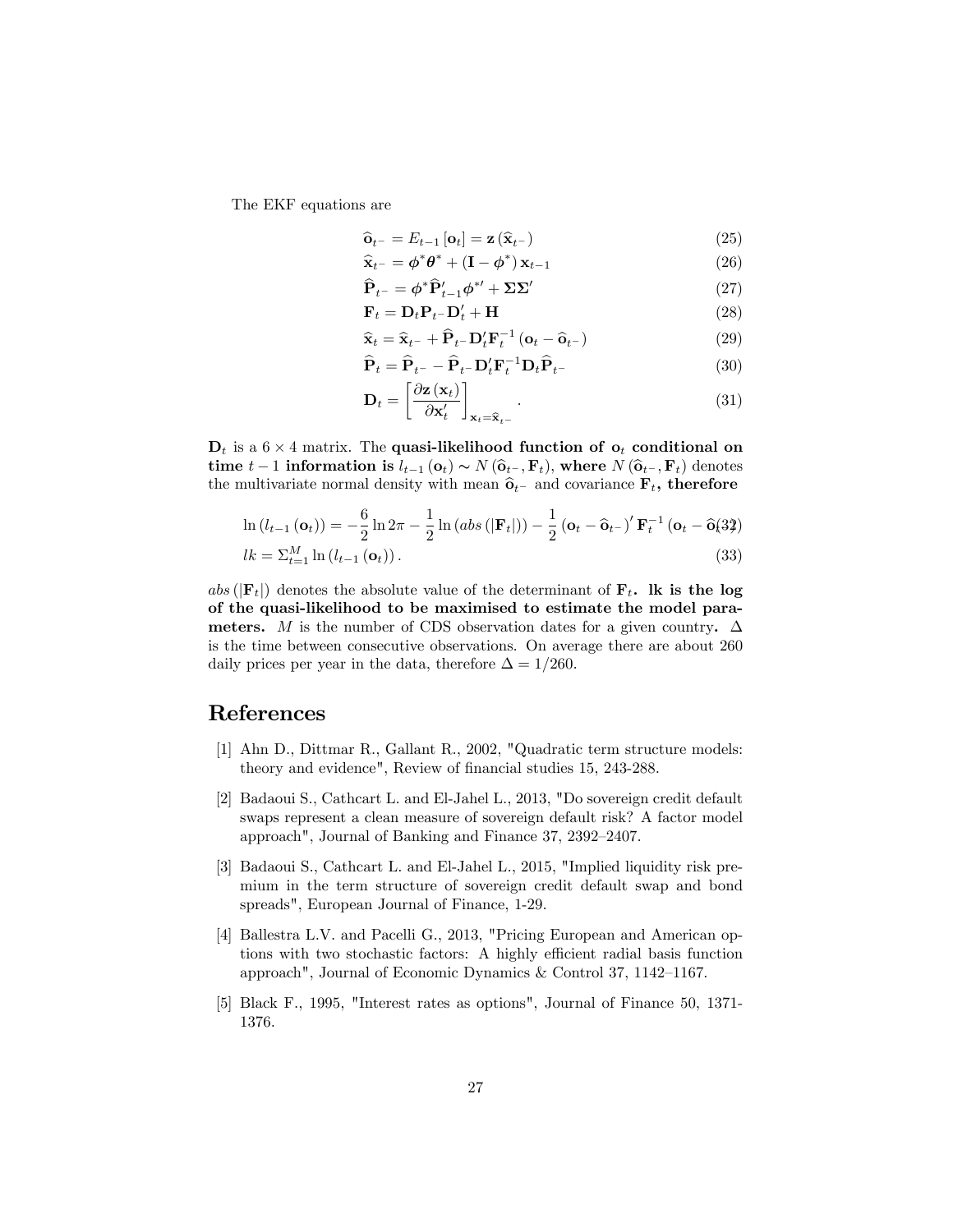- [6] Black F. and Karasinski P, 1991, "Bond and option pricing when interest rates are lognormal", Financial Analysts Journal 47, n.4, 52-59.
- [7] Chen, R-R., X. Cheng, F. J. Fabozzi, and B. Liu, 2008, "An explicit multifactor credit default swap pricing model with correlated factors", Journal of Financial and Quantitative Analysis 43, 123–60.
- [8] Chen L., Filipovic D. and Poor V., 2004, "Quadratic term structure models for risk-free and defaultable rates", Mathematical Finance 14, 515-536.
- [9] Corò F., Dufour A. and Varotto S., 2013, "Credit and liquidity components of corporate CDS spreads", Journal of Banking  $\&$  Finance 37, 5511–5525.
- [10] Doshi H., 2011, "The Term Structure of Recovery Rates", Working paper McGill University, June 2011.
- [11] Doshi H., Ericsson J., Jacobs K. and Turnbull S.M., 2013, "Pricing Credit Default Swaps with Observable Covariates", Review of financial studies, 2048-2094.
- [12] Elkamhi R., Jacobs K. and Pan X., 2014, "The Cross Section of Recovery Rates and Default Probabilities Implied by Credit Default Swap Spreads", Journal of financial and quantitative analysis 49, n.1, 193–220.
- [13] Favero, C., Pagano, M., Von Thadden, E.L., 2010, "How does liquidity a§ect government bond yields?" Journal of Financial and Quantitative Analysis 45, n.1, 107-134.
- [14] Galil K., Moshe Shapir O., Amiram D., Ben-Zion U., 2014, "The determinants of CDS spreads", Journal of Banking  $\&$  Finance 41, 271–282.
- [15] Guarin A., Liu X., Ng W.L., 2011, "Enhancing credit default swap valuation with mesh free methods". European Journal of Operational Research,  $805 - 813.$
- [16] Guarin A., Liu X. and Ng W.L., 2014, "Recovering default risk from CDS spreads with a non-linear filter", Journal of Economic Dynamics and Control 38, 87-104.
- [17] Higham N. J., 2005, "The Scaling and Squaring Method for the Matrix Exponential Revisited," SIAM Journal on Matrix Analysis and Applications 26, n.4, 1179-1193.
- [18] Khaliq A.Q.M., Voss D.A. and Yousuf M., 2007, "Pricing exotic options with L-stable Pade $\checkmark$  schemes", Journal of Banking & Finance 31, 3438 $\checkmark$ 3461.
- [19] Kim D.H. and Singleton K.J., 2012, "Term structure models and the zero bound: An empirical investigation of Japanese yields", Journal of Econometrics 170, 32-49.